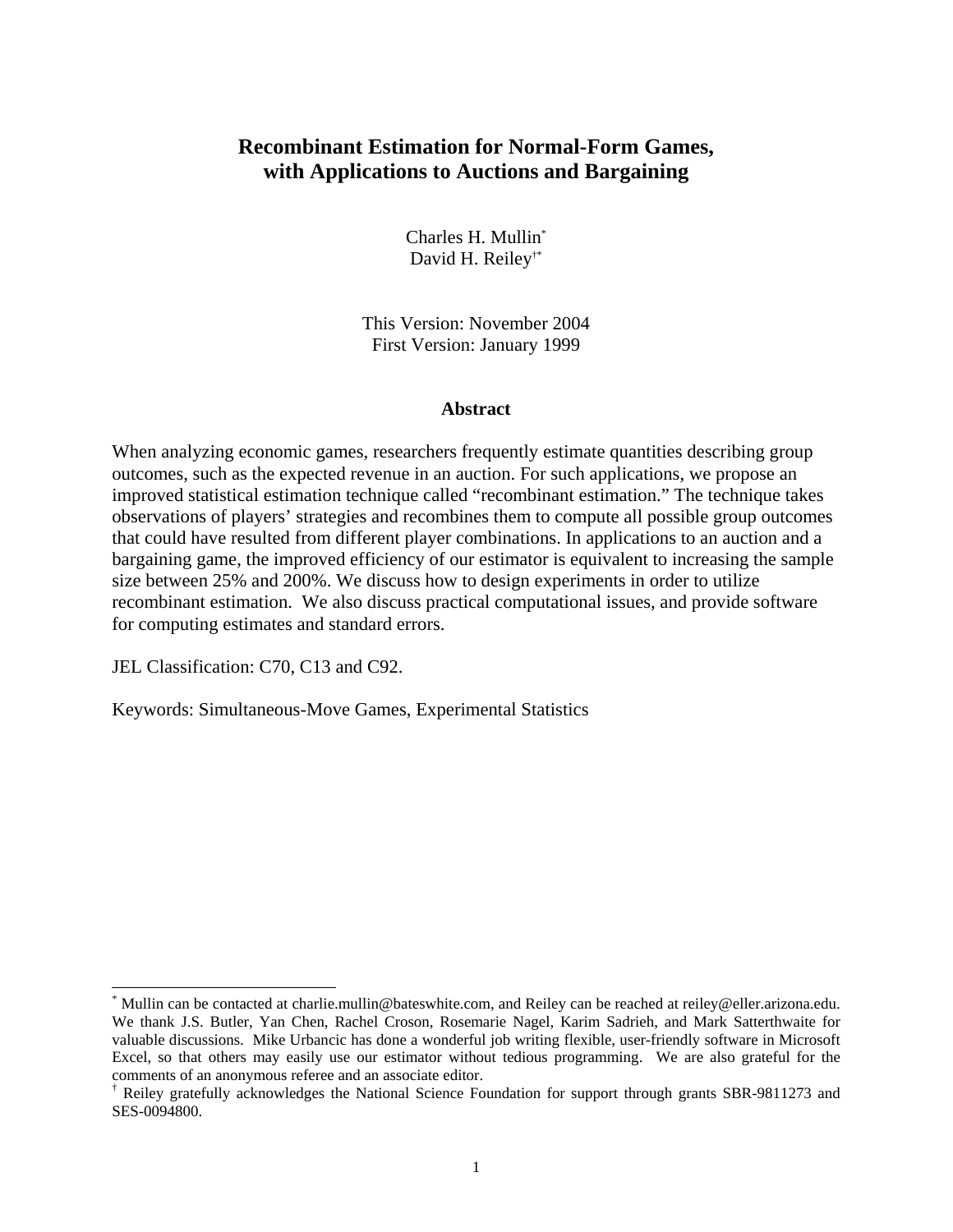# **1. Introduction**

Economists frequently study behavior in simultaneous-move games with multiple players, from auctions to Bertrand oligopoly to public-good provision. Recent interest in behavioral game theory has generated a wealth of experimental data on individuals' play in a wide variety of such games. These data can be used to make inferences about various quantities of economic interest, such as auction revenues, market prices, and levels of public-good provision. Often, experiments on multi-player games group each subject randomly and arbitrarily with anonymous opponents. In such simultaneous-move games with arbitrary groupings, it seems reasonable to assume that the identities of any given player's rivals do not alter her strategy. This assumption implies that the hypothetical game outcomes which would result from grouping a subject with players she did not actually face are just as valid as the game outcome resulting from the group of players she did play against. In this paper, we develop an estimation technique, which we call "recombinant estimation," designed to extract maximal information from observed strategies in order to estimate various properties of simultaneous-move games.

For concreteness, we present the example that originally motivated this paper. List and Lucking-Reiley (2000) compare two different sealed-bid auction formats. They conducted 15 identical two-person, uniform-price auctions for identical pairs of goods. This yielded data from 30 bidders, all of whom faced the identical bidding situation. They repeated this procedure with 30 additional bidders in 15 different multi-unit Vickrey auctions. To compare the two auction formats, they conducted *t*-tests, which involve estimating both the mean and the standard error of the mean for each auction format. Recall that with *n* independent observations, the standard error of the mean equals the standard deviation of the data divided by the square root of *n*. In order to test whether the mean bids were equal across auction formats, they computed the mean bid, and computed the standard error as the standard deviation divided by the square root of 30. They also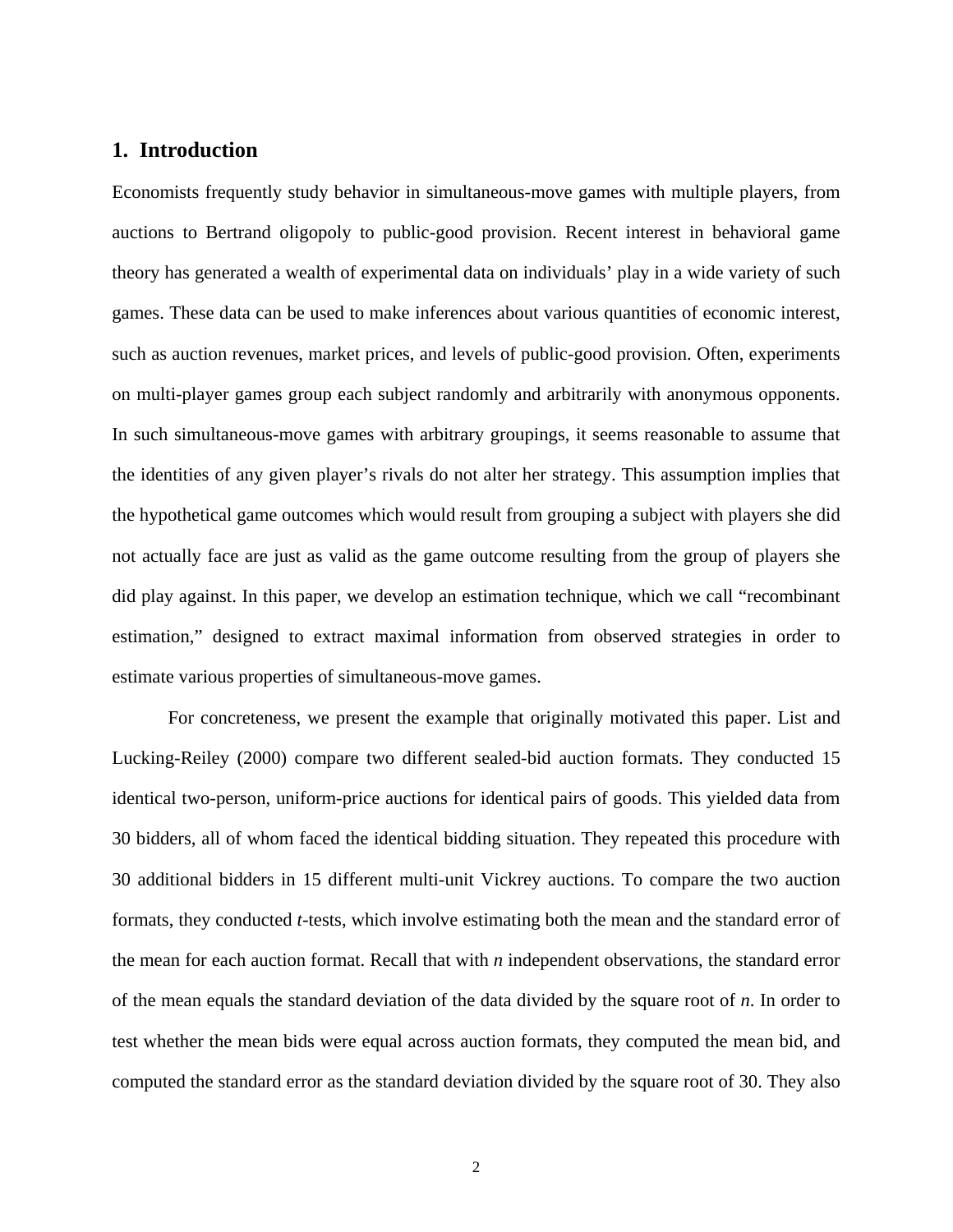compared revenues across auction formats, but since there were only 15 revenue observations (15 auctions with 2 bidders each), the standard error for this case was equal to that standard deviation divided only by the square root of 15. This seemed somehow unfair, as the same amount of information led to relatively higher standard errors for revenues than for bids.

This observation led us to realize that in a sealed-bid auction, the pairings of bidders were arbitrary, so we could observe the revenues that would have resulted from all 435 possible pairings (the number of combinations of 30 bidders taken two at a time). Computing the mean over these 435 different revenue observation clearly gives a more precise estimate of the mean revenue in the population of auctions with all possible bidders, since it uses more information. But what should be the standard error of the mean? Surely one can't just divide the standard deviation by the square root of 435; there's not *that* much information available! In this paper, we formalize the intuition just discussed, presenting a recombinant estimator for use in a variety of normal-form game applications, and deriving correct standard-error estimates so that the estimator may be used for inference purposes.

We are not the first to propose recombining players to attain more-accurate estimators. For example, in their analysis of a bargaining game, Mitzkewitz and Nagel (1993) use the complete contingent strategies for each player to compute recombinant estimates of expected profits. Similarly, Mehta *et al.* (1994) utilize recombinant estimation to determine the frequency of success in pure coordination games. Verifying the intuition of this approach, Friedman (1996) shows that players learn a game faster if they receive the expected payoff across all possible opponents, as opposed to the payoff based solely on the actions of one randomly chosen opponent.

What is new in this paper is the placement of the idea of recombinant estimation into a formal econometric framework. First and foremost, we derive standard errors for this estimation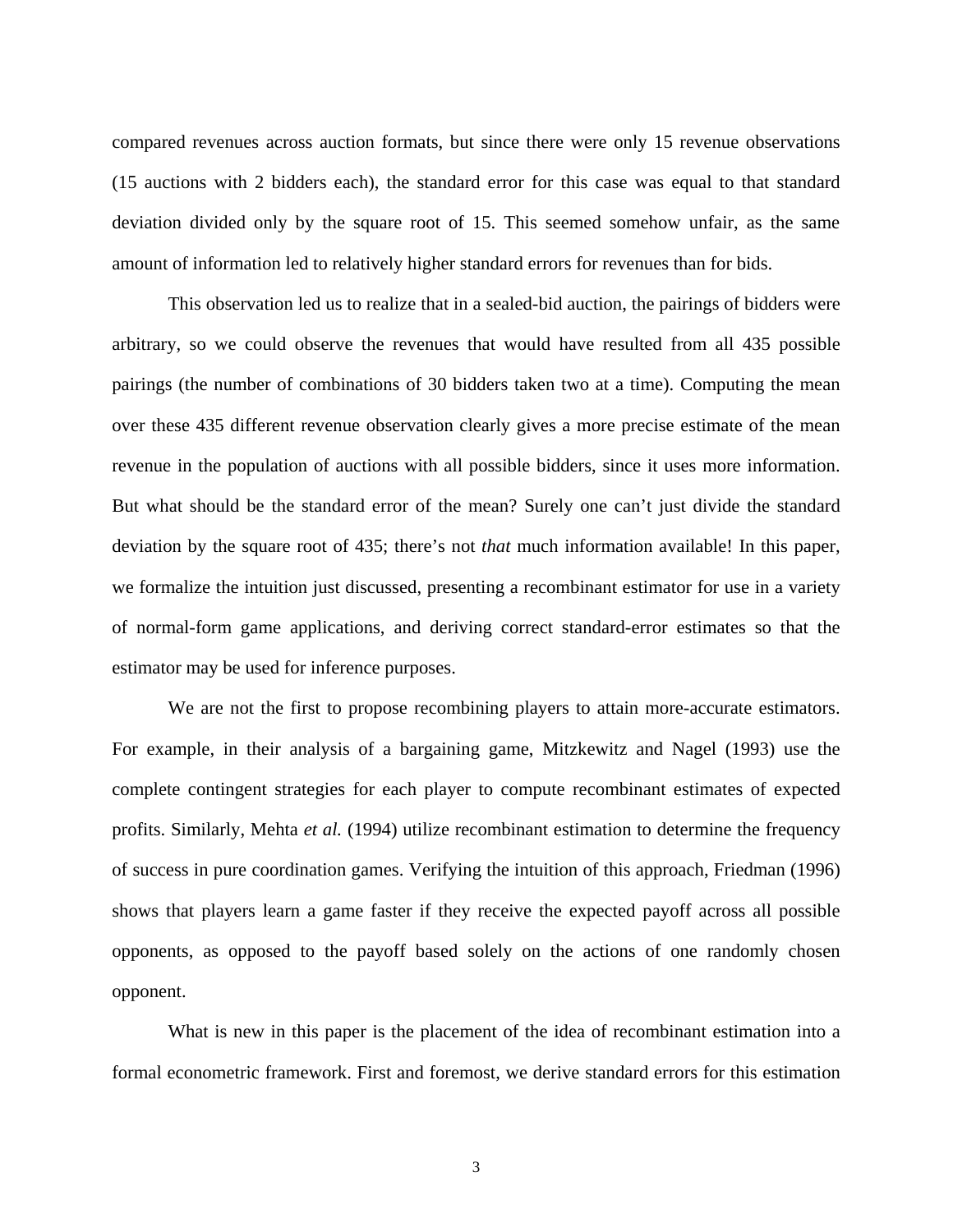technique, which both quantifies the efficiency improvement associated with this technique and enables hypothesis testing. For example, in the motivating example of List and Lucking-Reiley (2000), we attain efficiency improvements of 19 to 68 percent, depending on the quantity estimated, which is roughly equivalent to increasing the sample size by 25 to 200 percent. When applied to the Mitzkewitz and Nagel (1993) data, the recombinant estimator improves efficiency 16 to 68 percent, with the efficiency gains increasing with the complexity of the strategy space.

Second, formalizing the estimation technique clearly demonstrates when it can and cannot be used, which translates into some recommendations for experimental design. The key is to make sure that players face the same public environment in each session of the experiment (e.g., the number of players, the structure of the payoff function, the distribution of information, etc.), so that the recombination across sessions is meaningful. In other words, the only items allowed to change across sessions are the actual players taking each role and the realization of any information that is private to a particular player.

Third, recombinant estimation can result in a combinatorial explosion in the number of computations required. Depending on the number of players per group, a few dozen actual observations might spawn billions of hypothetical observations. We show that one can achieve almost all of the efficiency gains of recombinant estimation by considering only a random sample of several thousand of the hypothetical observations, an estimation task readily achieved by modern computers in seconds or less. Similar practical considerations apply to the estimation of standard errors for the estimator, where the combinatorial explosions are even more rapid than in the computation of the estimator itself. Using these practical insights, we have implemented our estimator in user-friendly computer software, available for download from the second author's Web site. $<sup>1</sup>$ </sup>

<sup>|&</sup>lt;br>|<br>|  $1$  The software is written with macros in Microsoft Excel. To use it, one copies one's data into the Excel workbook, enters the group outcome formula, and executes the software to obtain estimates of the mean group outcome and the standard error of this mean. At this writing, the software works only for symmetric games, but we hope in future to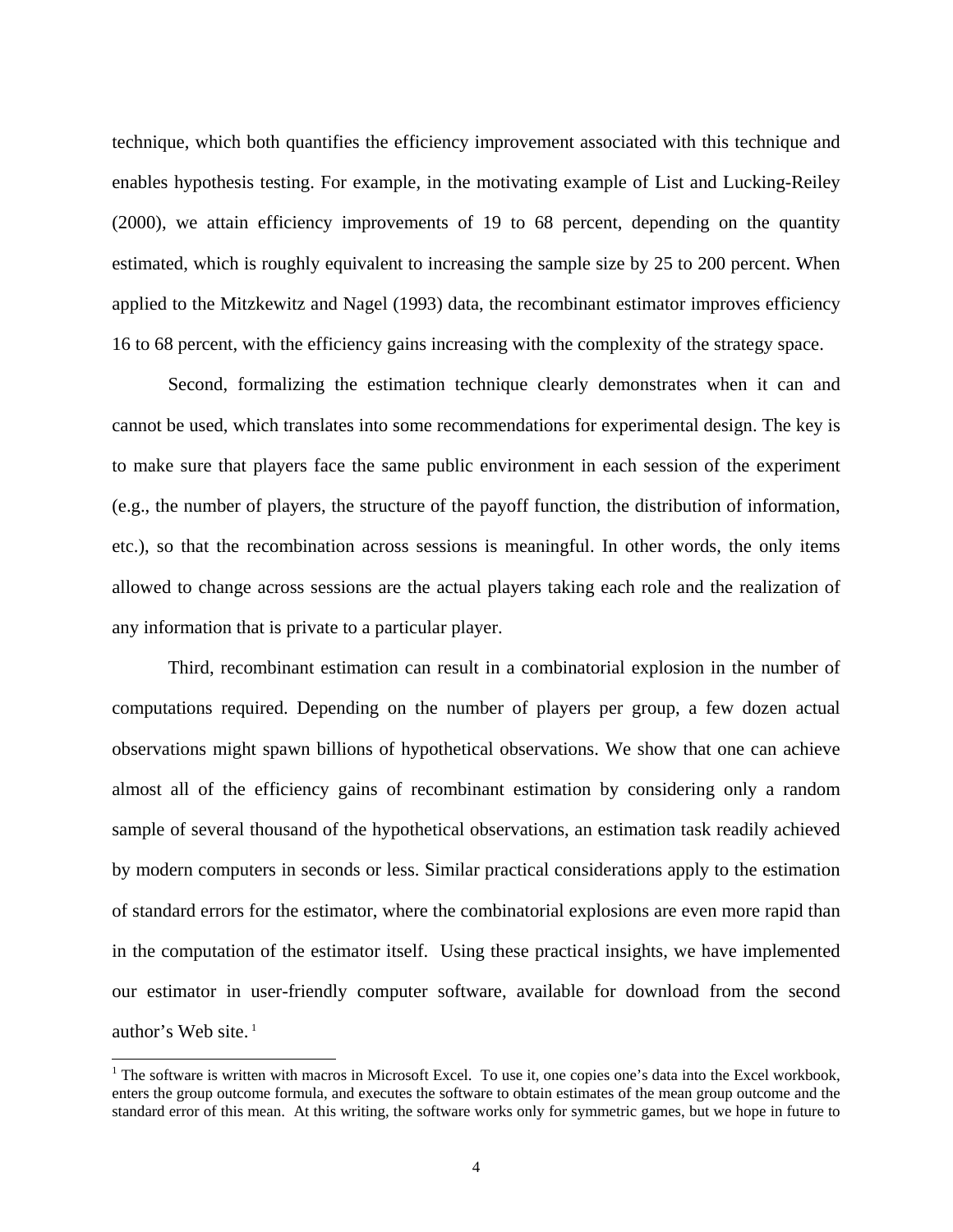Finally, recombinant estimation bears some similarities to the statistical technique of bootstrapping, so it may be worth pointing out the differences. A traditional bootstrap reuses the data in a similar manner, but they do so in order to attain more-robust confidence intervals for the test statistic of interest. More specifically, bootstrapping provides a two-step procedure to estimate numerically the sampling distribution of an estimator. The bootstrap first estimates the data-generating process from the empirical distribution of the data, and then uses Monte Carlo simulations based on this estimated data-generating process to estimate the sampling distribution of the estimator. Thus, while bootstrapping is a method for doing inference with an existing estimator, recombinant estimation constitutes a new, more efficient estimator for a population parameter.<sup>2</sup> In other words, we switch the focus from inference about a given estimator to developing a more efficient estimator.

The remainder of the paper is organized as follows: Section 2 develops the estimator and its distribution. Section 3 addresses the efficiency of the estimator. Section 4 provides two empirical examples, while Section 5 discusses how to design experiments in order to take advantage of this estimation technique. Section 6 presents practical computational considerations, and Section 7 concludes.

## **2. Estimators for Game Outcomes**

 $\overline{a}$ 

In this section, we develop the recombinant estimator for the expected value of an outcome in a simultaneous-move game. For the sake of exposition, we start with relatively simple games, and add more generality in later subsections. In each case we consider, the estimator is a sample average that satisfies a central limit theorem, so it has an asymptotically normal sampling distribution.

provide software for asymmetric games as well. The software is currently available at <http://eller.arizona.edu/~reiley/papers/RecombinantGames.html>. 2

<sup>&</sup>lt;sup>2</sup> Similarly, the Fisher randomization test is solely a method for doing inference, not an estimation technique. See Moir (1998) for details.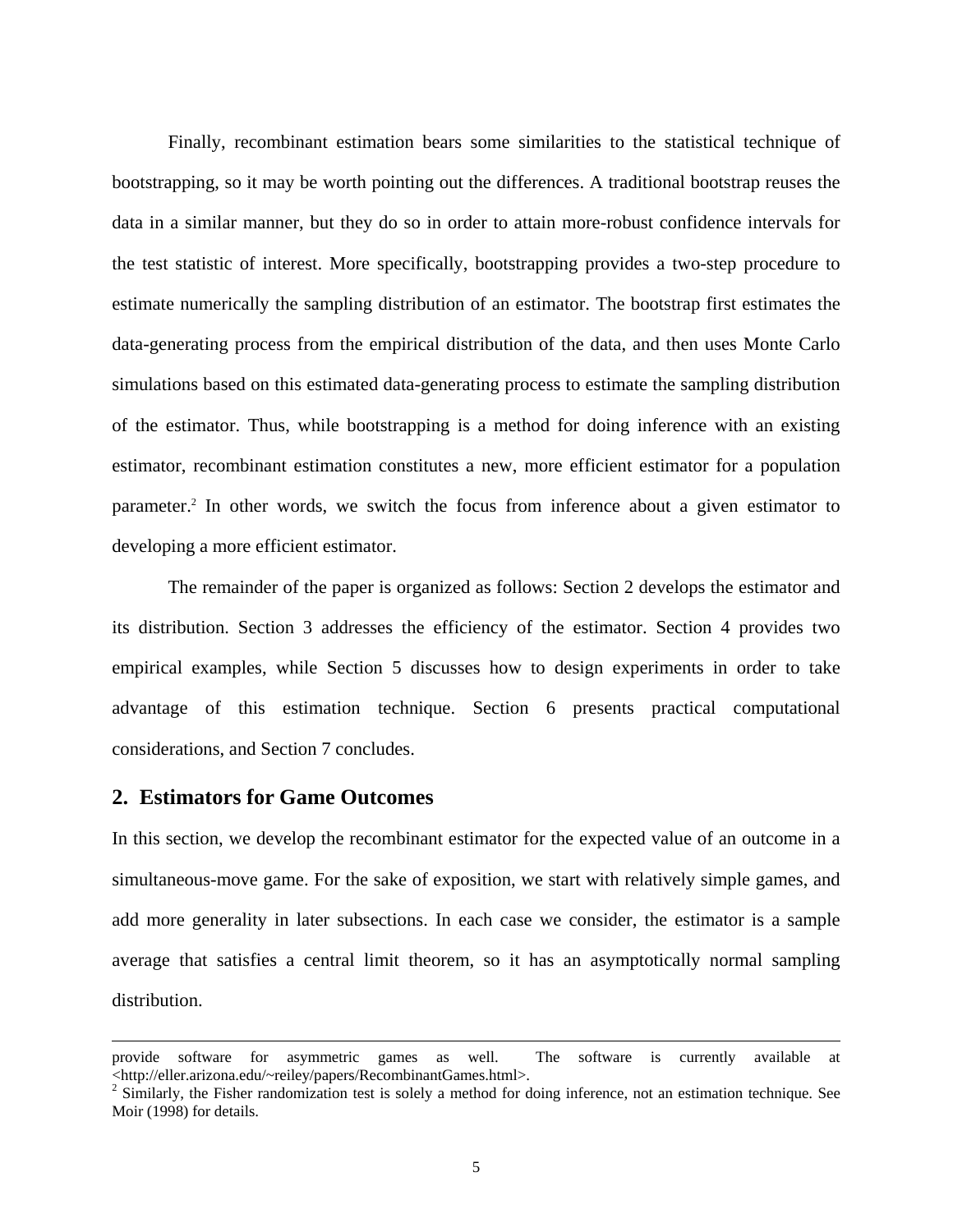Before developing the estimator in detail, we introduce some notation. Assume that the econometrician observes *n* groups of *k* players each, and let *m* = *nk* denote the total number of players. Let  $x_i$  be the strategy observed for the *i*th player and  $p_i$  be the vector of players who participated in group *j*. For concreteness, we might think of the first group of players as  $p_1 = (1, 1)$ 2, …, *k*),  $p_2 = (k + 1, k + 2, ..., 2k)$  as the second group, and so on. Denote  $p_{jt}$  as the *t*th player in group *j*. Define  $y_i$  as the outcome which results from the strategies played by the set of players  $p_i$ , and let *g* be the function which maps strategies to group outcomes, so that  $y_j = g\left(x_{p_{j1}}, x_{p_{j2}}, K, x_{p_{jk}}\right).$ 

The goal is to estimate the expected value of *y* over the entire population of possible players. Let y have a mean of  $\mu$  and a variance of  $\sigma^2$ . For comparison to the recombinant estimator, we first present the baseline estimator most commonly observed in practice. This baseline estimator computes the simple average of the group outcome for each of the *n* observed groups. We denote this baseline estimator by:

$$
\hat{\mu} = \overline{y} = (1/n) \sum_{j=1}^{n} y_j
$$
\n(2-1)

where *j* indexes the *n* groups. The variance of this estimator is

$$
var(\bar{y}) = \sigma^2 / n . \tag{2-2}
$$

This estimator serves as our reference point for efficiency comparisons to other proposed estimators.

In the following subsections, we first develop our recombinant estimator for symmetric two-player games and then generalize it to symmetric *k*-player games. We next develop a recombinant estimator for fully asymmetric *k*-player games, and finally consider general *k*-player games. The special cases provide a simplified setting in which to explain the intuition behind the recombinant estimation strategy.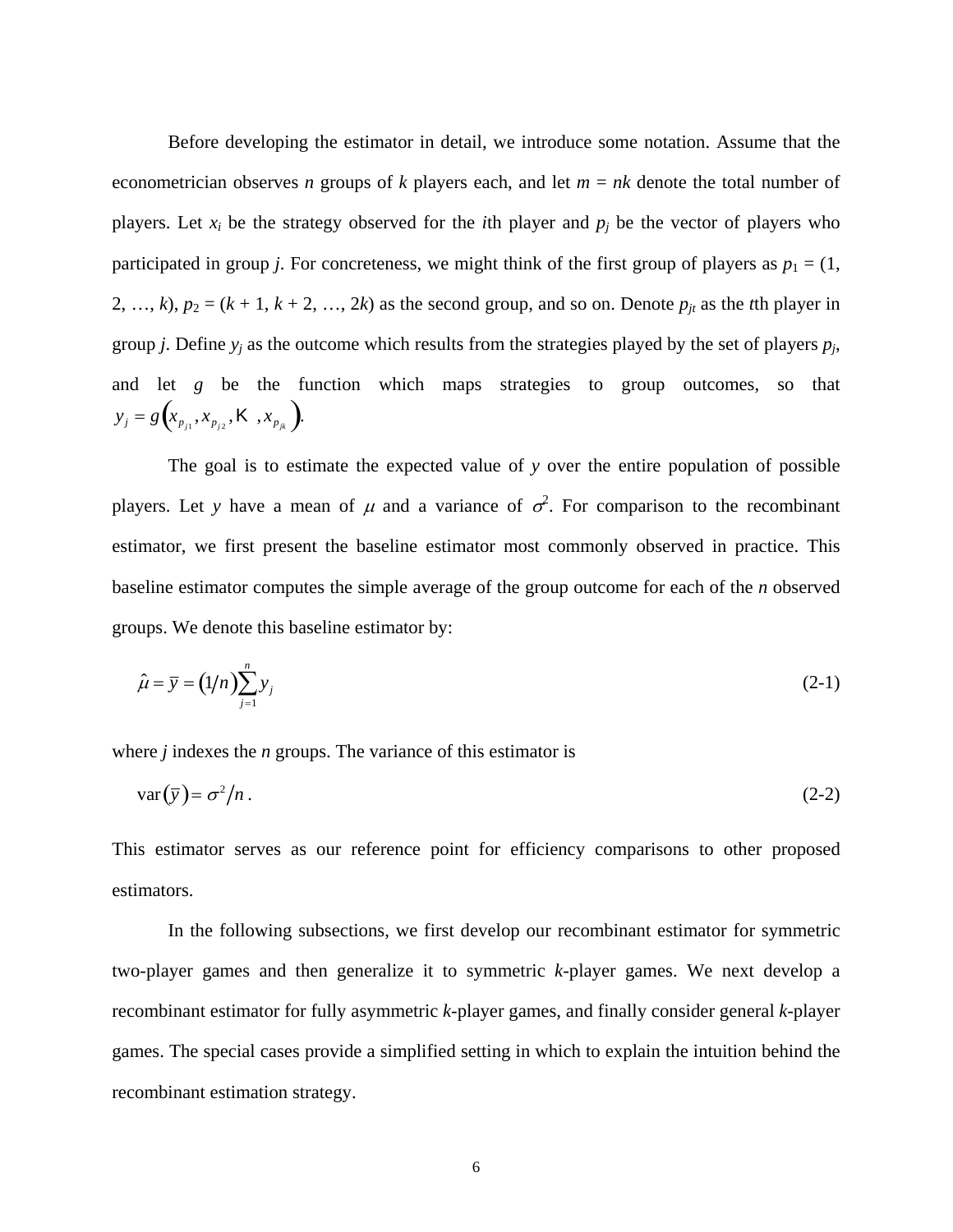#### **2.1 Symmetric Two-Player Games**

Suppose we observe four players matched in two pairs in a two-player, symmetric game. Let *y*<sup>1</sup> represent the outcome for players 1 and 2, and  $y_2$  represent the outcome for players 3 and 4. Using the baseline estimator, the average of these two outcomes would be our estimate. However, one might be able to improve upon this estimator by considering alternative combinations of the players. In particular, the baseline estimator ignores the potential pairings  $\{\{1,3\},\{1,4\},\{2,3\},\{2,4\}\}.$ 

The recombinant estimator considers these potential pairings. Recall that  $p_j$  represents the set of players in group *j*. For the baseline estimator, *j* indexed only those groups actually observed, so it ranged from 1 to *n*. Now we let P represent the collection of all possible 2-player sets which can be taken from the *m* players, and let *j* index all the elements of P, so that *j* now ranges from 1 to  $J = m!/(2!(m-2)!)$ . The recombinant estimator is the simple average of these J combinations:

$$
\hat{\mu} = \left(\frac{1}{J}\right) \sum_{j=1}^{J} y_j \tag{2-3}
$$

Note that the set P fails to distinguish between the pairings  $\{i, j\}$  and  $\{j, i\}$ . Due to the symmetry in the outcome function, these two outcomes correlate perfectly, so the second adds no new information once the first has been considered.

We have chosen to ignore the hypothetical outcomes in which a player is matched with herself. In some applications, the researcher may find it appropriate to include additional terms of the form {*i*, *i*} in the estimator of the mean. The additional information would improve the efficiency of the estimator in small samples, but the effect is negligible in large samples, as the number of  $\{i, i\}$  terms becomes negligible relative to the total number of  $\{i, j\}$  terms. The two approaches are thus asymptotically equivalent, but the present form is notationally less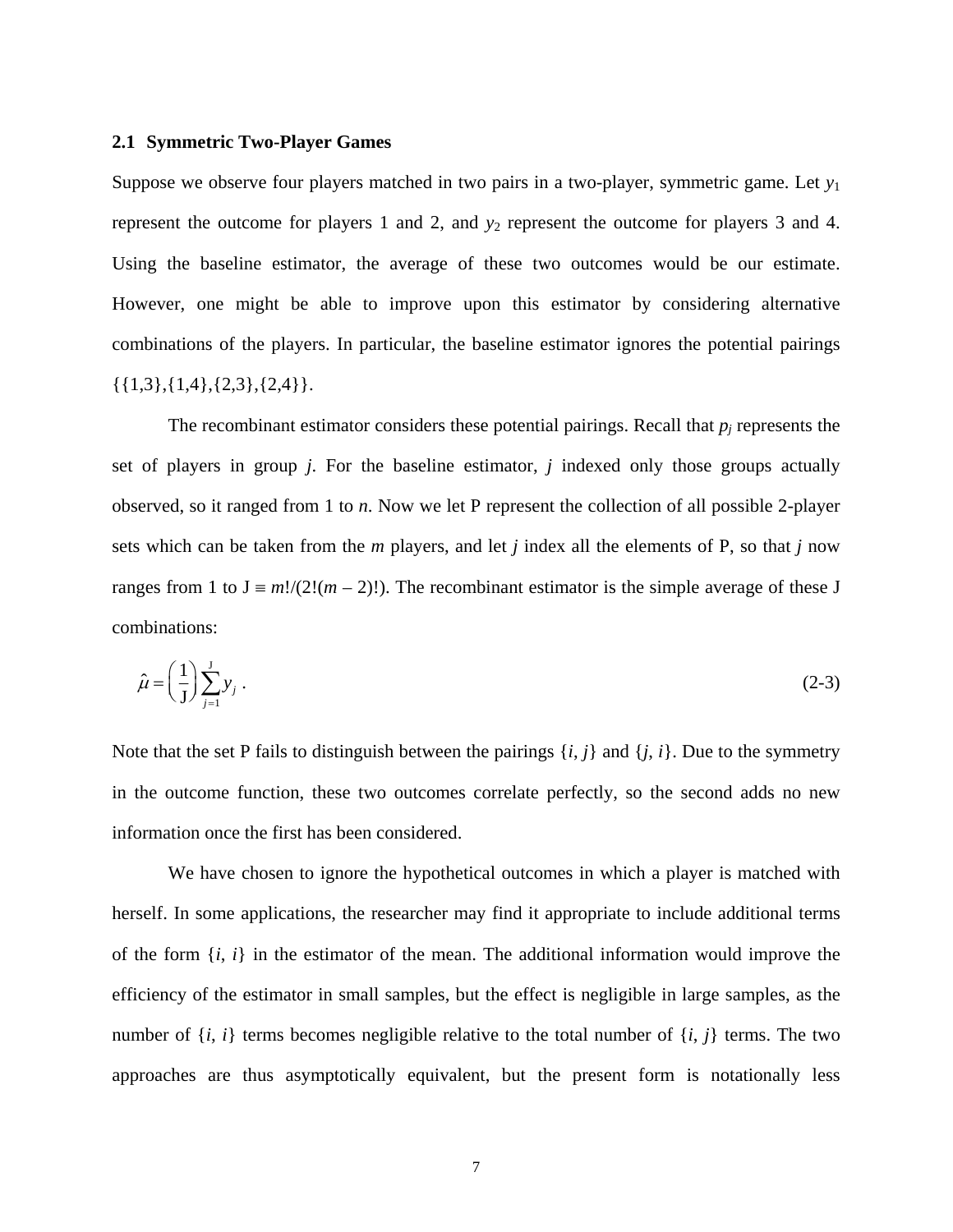burdensome. It is relatively straightforward to adapt the equations in this paper to include these additional pairings.

To present the variance of this estimator requires some additional notation. Let  $\varphi =$  $cov(y_i, y_i)$  when groups *i* and *j* share exactly one common player. Note that since each player's strategy is independent of all other players' strategies, when there is no intersection between two groups of players the covariance is zero. So,

$$
\operatorname{var}(\hat{\mu}) = (1/J)^2 \left[ \sum_{j=1}^{J} \operatorname{var}(y_j) + \sum_{j=1}^{J} \sum_{i \neq j} \operatorname{cov}(y_j, y_i) \right]
$$
  
=  $(1/J)^2 \left[ J \sigma^2 + m(m-1)(m-2) \varphi \right]$   
=  $\frac{2}{m(m-1)} \sigma^2 + \frac{4(m-2)}{m(m-1)} \varphi$  (2-4)

where  $m(m-1)(m-2)$  is the number of covariance terms with one common player across the two groups. Recall that  $m = 2n$ . Therefore, when  $\varphi$  is positive,  $n \cdot \text{var}(\hat{\mu})$  converges to  $2\varphi$ .<sup>3</sup> From (2-2),  $n \cdot \text{var}(\bar{y})$  converges to  $\sigma^2$ . Thus, the asymptotic-efficiency gain of the recombinant estimator relative to the baseline estimator is  $2\varphi/\sigma^2$ . Proposition 1 in the following section proves that the recombinant estimator is weakly more efficient than the baseline estimator.

When  $\varphi$  is zero,  $n^2 \cdot \text{var}(\hat{\mu})$  converges to  $\sigma^2/2$ , which is a faster rate of convergence  $(n^2)$ instead of  $n$ ) than the baseline estimator. In general, whenever the covariance is zero, regardless of the symmetry of the game or the number of players involved, the recombinant estimator converges at a faster rate than the baseline estimator. Although this case is interesting, it is atypical: for example, two hypothetical auctions with the same aggressive bidder will both tend to have high revenues, and the opposite will be true for two hypothetical auctions with the same conservative bidder. For that reason, from this point onward we concentrate on the case where  $\varphi$ is strictly positive.

<sup>&</sup>lt;sup>2</sup><br>3 <sup>3</sup> The average covariance across games with at least one shared player,  $\varphi$ , must be non-negative.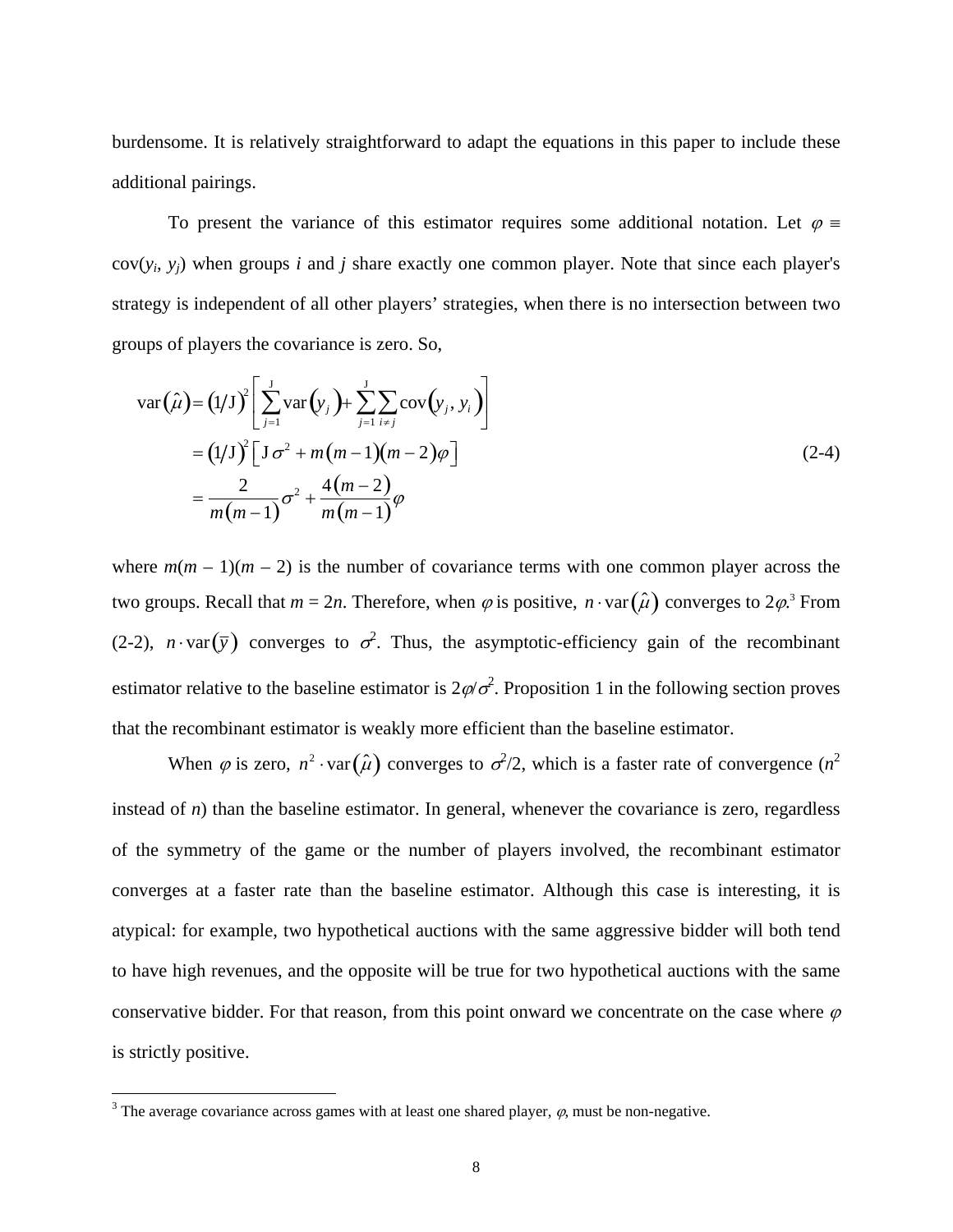For inference purposes, it is important both to be able to estimate the variance given by (2-4) and to demonstrate that this variance fully describes the distribution of the estimator. First, to estimate the variance, one can use all the hypothetical outcomes  $y_i$  to produce consistent estimators of  $\sigma^2$  and of  $\varphi$ , and then substitute the resultant estimates into (2-4). Since (2-4) gives the exact equation for the variance, this estimate of the variance differs from the true variance only insofar as the estimates of  $\sigma^2$  and  $\varphi$  differ from their population values. We will present more details on computing standard errors in Section 6.2. For now, it is sufficient to note that the recombinant estimation technique can be used to estimate both  $\sigma^2$  and  $\varphi$ , which increases the accuracy with which these parameters are estimated. Second, the central limit theorem establishes that the recombinant estimator follows a normal distribution. Furthermore, the estimator is always a sample average (of repeated draws from a stationary distribution) and these averages tend to converge to normal distributions relatively quickly.4

### **2.2 Symmetric** *K***-Player Games**

With more than two players in a symmetric game, there are many more recombinations possible. Instead of merely  $m(m - 1)/2$  different hypothetical outcomes from the *m* players, we now have the number of combinations of *m* objects taken *k* at a time. Now we let P represent the collection of all possible *k*-player sets which can be taken from the *m* players, and let *j* index all the elements of P, so that *j* now ranges from 1 to  $J = m!/(k!(m-k)!)$ . Under this new definition of P, the recombinant estimator is still given by (2-3),  $\hat{\mu} = (1/J)\sum y_i$ *j* =1  $\sum y_j$  .

To compute the asymptotic variance of this estimator, we again need to account for the fact that when two groups have at least one overlapping player their outcomes correlate. In principle, we might expect two groups with more than one overlapping player, such as {1,2,3}

 $\frac{1}{4}$ When the sample size is sufficiently small such that either  $\sigma^2$  and  $\varphi$  are poorly estimated or the normal approximation fails, a bootstrap is unlikely to improve inference since it relies on similar asymptotic assumptions.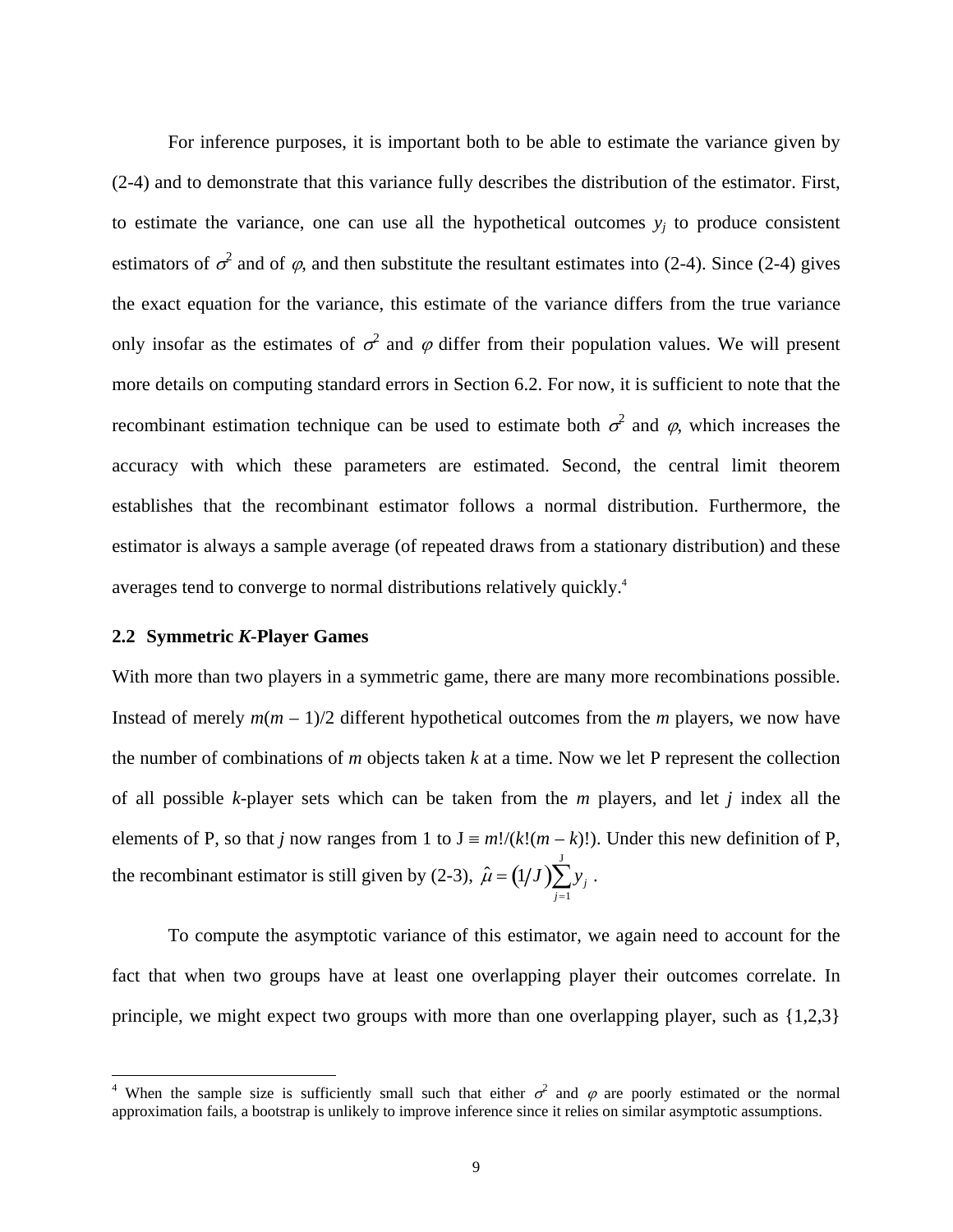and {1,2,4}, to have a higher covariance than two groups with just a single overlapping player, such as  $\{1,2,3\}$  and  $\{1,4,5\}$ . However, it becomes cumbersome to keep track of the  $k-1$ different types of covariances, so we consider the average covariance between any two groups that overlap by at least one player:

$$
\varphi \equiv E\{\text{cov}(y_i, y_j) | p_i \cap p_j \neq \emptyset \text{ and } p_i \neq p_j\}
$$
\n(2-5)

where the expectation is taken with respect to the relative frequency with which each possible combination of repeated players occurs.

Using this notation, the variance of the estimator is:

$$
\operatorname{var}(\hat{\mu}) = (1/J)^2 \left[ \sum_{j=1}^{J} \operatorname{var}(y_j) + \sum_{j=1}^{J} \sum_{i \neq j} \operatorname{cov}(y_j, y_i) \right]
$$
  
=  $n^{-1} \left[ A_n \sigma^2 + (1 - A_n) k \varphi \right]$  (2-6)

where  $A_n = n/J$ . Recalling that *J* is of order  $n^k$ , it is relatively straightforward to demonstrate that  $A_1 = 1$ ,  $\partial A_n/\partial n < 0$  and  $\lim_{n \to \infty} A_n = 0$ . Thus,  $n \cdot \text{var}(\hat{\mu})$  converges to  $k\varphi/n$  and its asymptotic efficiency relative to the baseline estimator is  $k\varphi/\sigma^2$ . Note that the two-player game of the previous section is a special case of a *k*-player symmetric game for which  $A_n = (2n - 1)^{-1}$ .

#### **2.3 Fully Asymmetric** *K***-Player Games**

The generalization from *k*–player symmetric games to *k*-player asymmetric games is reasonably straightforward. We assume that the game is fully asymmetric, in the sense that each of the *k* different players enters the outcome function in a unique way. We will relax this assumption in section 2.4.

Let  $S_i$  be the set of individuals who played in the *i*th player role. Then, the set of all possible groups of players becomes:  $P = \{(i_1, \ldots, i_k) | i_j \in S_j \; \forall j \in \{1, \ldots, k\}\}\.$  There are  $J = n^k$ elements in P. Under this new definition of P, (2-3) and (2-6) give the recombinant estimator and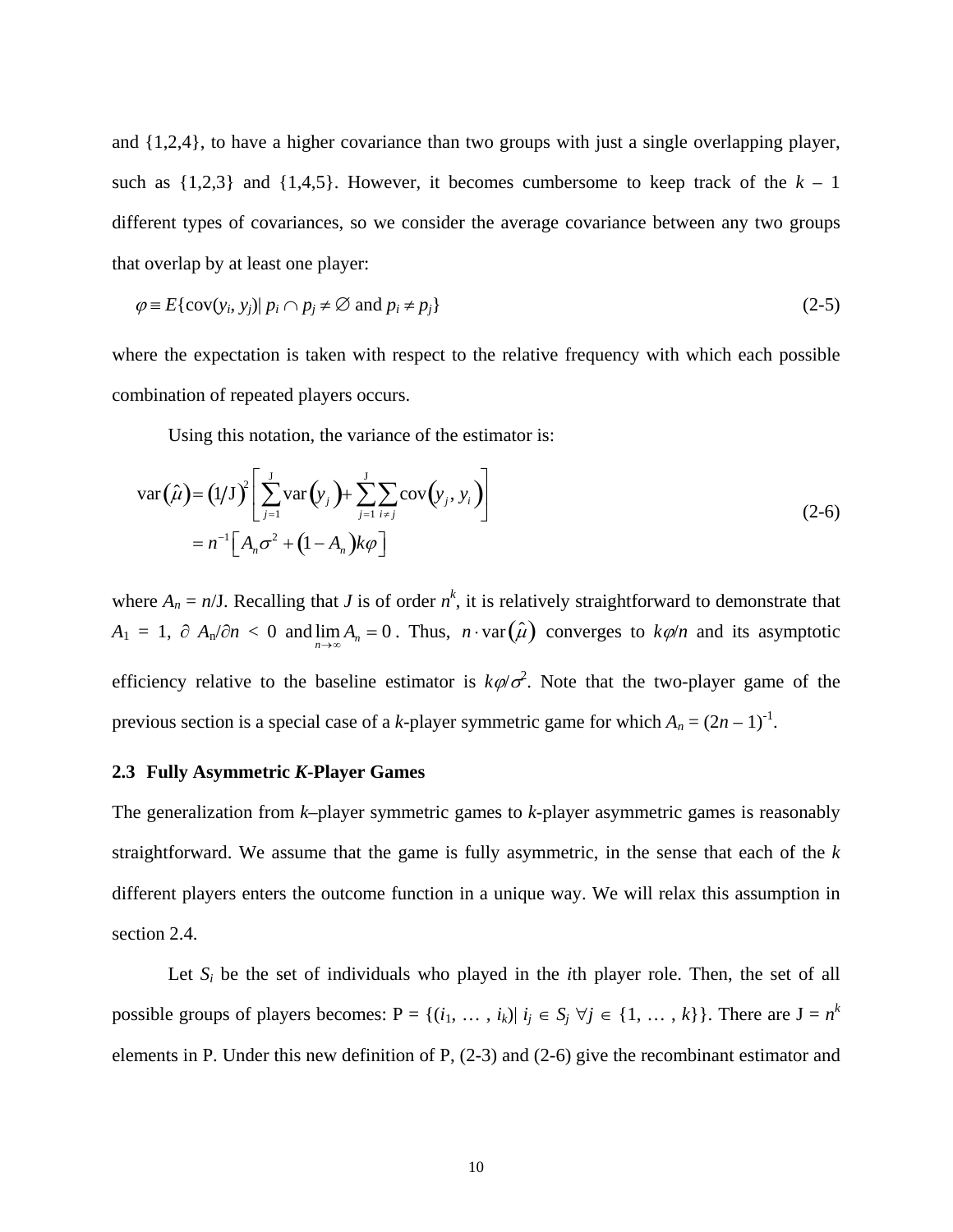its variance, respectively. Thus, the efficiency of this estimator relative to the baseline estimator remains  $k\varphi/\sigma^2$ .

Note that treating a symmetric game as an asymmetric game, which reduces the number of allowable combinations, leaves the asymptotic efficiency of the estimator unchanged (the covariance  $\varphi$  remains unchanged). As illustrated in Section 6 on computational methods, this result occurs because the limit on the information from player *i* is the expected value of the outcome given that player *i* is in the game. As the number of recombinations considered increases, the estimate of this conditional expectation improves, but the number of such conditional expectations remains fixed. As the sample size gets large, the conditional expectation for each player is essentially known under either a symmetric or asymmetric treatment, leaving the standard error of the estimator to be determined by the variability across these conditional expectations.

### **2.4 General** *K***-Player Games**

Some games of interest have both symmetry and asymmetry between players. For example, in a sealed-bid double-auction call market with *b* buyers and *s* sellers, the buyers are all symmetric to each other (they each have the same strategy space), and the sellers are all symmetric to each other, but there is asymmetry between buyers and sellers. Such a game has symmetry within player roles, but asymmetry between player roles.

Let *t* be the number of player roles and  $t_i$  be the number of players of type *i* in each group, e.g.,  $t = 2$ ,  $t_1 = b$  and  $t_2 = s$  in the double-auction example above. As before, let  $S_i$  be the set of individuals who played in the *i*th player role, e.g., *S*1 contains all of the buyers in the above example. Then, the set of all possible groups of players becomes:

 $P = \left\{ \left( i_{11}, K, i_{1t_1} \right) K, \left( i_{t1}, K, i_{t_t} \right) i_{j^*} \in S_j \ \forall j \in \left\{ 1, K, t \right\} \right\}.$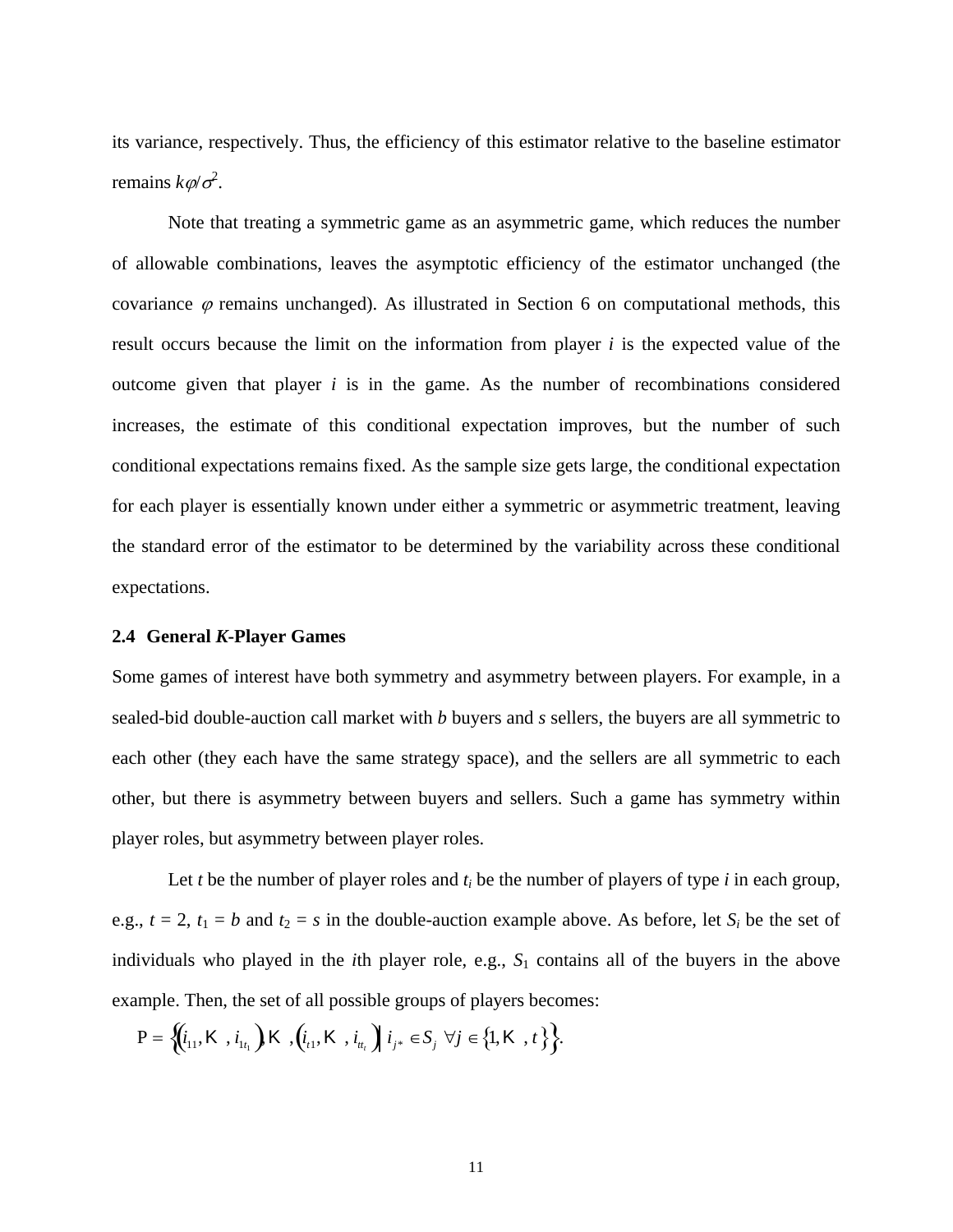Under this new definition of P,  $(2-3)$  and  $(2-6)$  give the recombinant estimator and its variance, respectively. Again, the efficiency of this estimator relative to the baseline estimator is  $k\varphi/\sigma^2$ .

# **3. Theoretical Results on Recombinant Estimation**

In this section, we present two propositions. The first proposition demonstrates that the recombinant estimator is weakly more efficient than the baseline estimator. The second proposition describes under what circumstances the recombinant estimator is strictly more efficient than the baseline estimator. All proofs are in Appendix A.

By proving that the average covariance between group outcomes which share overlapping strategies is less than one  $k^{\text{th}}$  of the variance of the group outcome function, Proposition 1 shows that the recombinant estimator is weakly more efficient than the baseline estimator.

**Proposition 1**: The recombinant estimator is weakly more efficient than the baseline estimator.

Furthermore, the proof of Proposition 1 illustrates under what conditions the recombinant estimator is strictly more efficient than the baseline estimator. In particular, it is sufficient that the outcome function is not an additively separable function of the strategies, i.e.  $y_j = g\left(x_{p_{j1}}, K, x_{p_{jk}}\right) \neq g_1\left(x_{p_{j1}}\right) + K + g_k\left(x_{p_{jk}}\right).$ <sup>5</sup>

**Proposition 2:** The recombinant estimator is strictly more efficient than the baseline estimator if the outcome function is not additively separable in the strategies.

Proposition 2 indicates that recombinant estimation provides strict efficiency gains for many different group outcome functions. The only exception is where the outcome is a linearly separable function of the players' strategies. To illustrate an example of this exception, suppose one is interested in the overall economic efficiency (relative to the Pareto optimum) that can be 5

<sup>&</sup>lt;sup>5</sup> If recombination across player roles is feasible, then asymmetry across player roles is also sufficient for the recombinant estimator to be strictly more efficient, i.e.  $g_i$  not equal to  $g_j$  for at least one pair of *i* and *j*.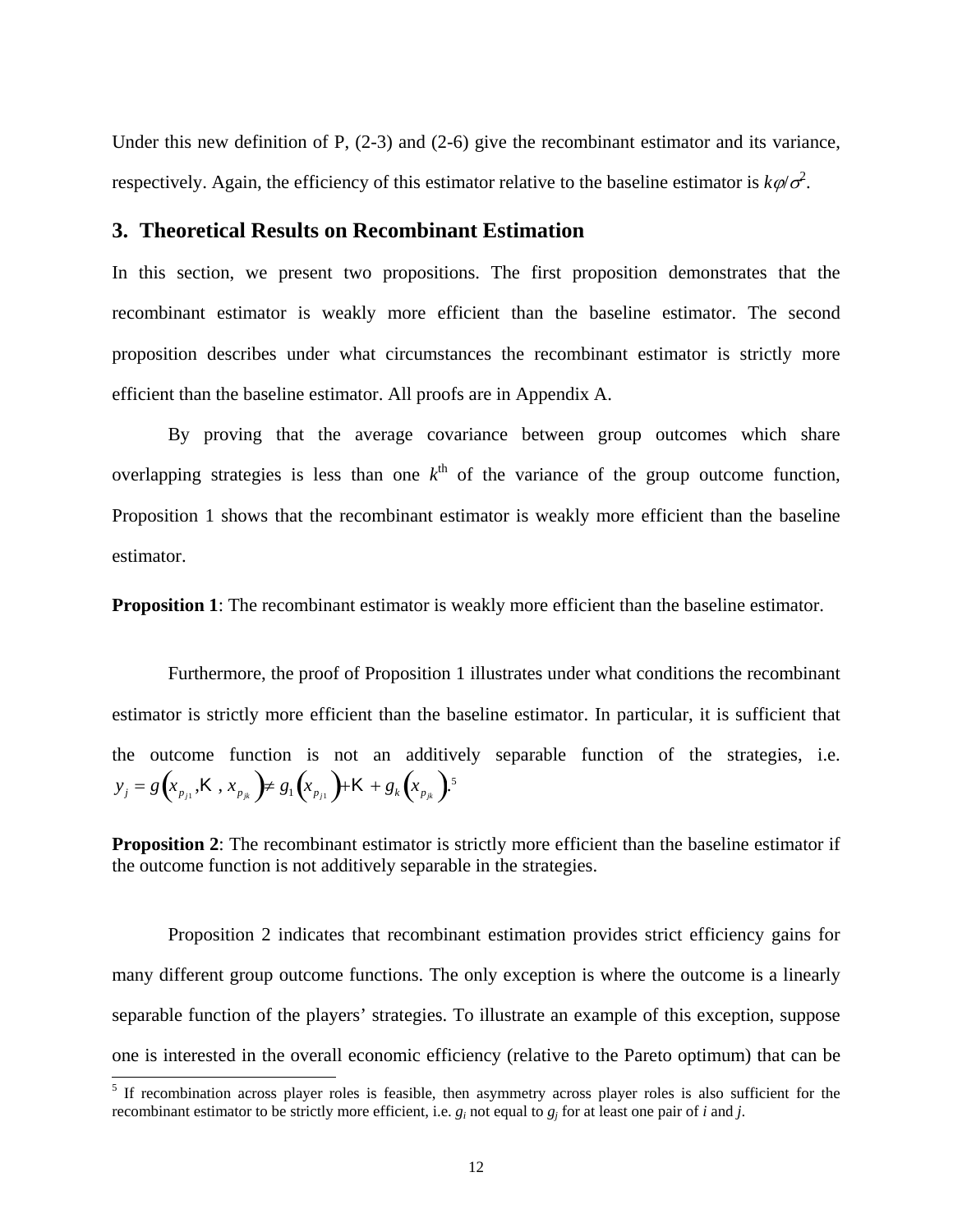obtained in a public-good-contribution game. The game might involve *k* players each endowed with 100 units of money, which they can either keep or contribute to the public good. When player *i* contributes  $x_i$  to the public good, that money gets doubled and then divided equally among the players for their payoffs. In this game, the  $x_i$  s are the strategies, and the group outcome is the total payoff to all players. The total payoff is equal to the total amount of public good provided plus the total amount of private good kept by the players, which turns out to be  $100k + \Sigma x_i$ . Since this is linear in the strategies, there is no econometric efficiency gain to be had. Intuitively, since the group outcome just involves summing up the individual outcomes, the recombinant estimator turns out to be numerically equivalent to the baseline estimator – it includes each term in the sum multiple times, but the average turns out to be identical. In the next section, we demonstrate two examples where the outcome function is nonlinear in the strategies, and compute the gains that occur.

# **4. Applied Examples**

We present two examples of recombinant estimation. First, we estimate expected revenues and the allocation of goods in multi-unit auctions, from experiments by List and Lucking-Reiley (2000). Appendix B provides step-by-step details for the implementation of the recombinant estimator for this example. Second, we consider expected earnings of players in an ultimatum bargaining game, from experiments by Mitzkewitz and Nagel (1993).

### **4.1 Auctions**

List and Lucking-Reiley (2000, henceforth LLR) compared two different sealed-bid auction formats in an experiment at a sportscard trading show. Each of the 328 different bidders participated in a single two-bidder, two-unit auction for sportscards, with the items' book values ranging from \$3 to \$70. Half the bidders bid in auctions with the uniform-price highest-rejectedbid price rule, while the other half bid in auctions with the generalized Vickrey price rule. Each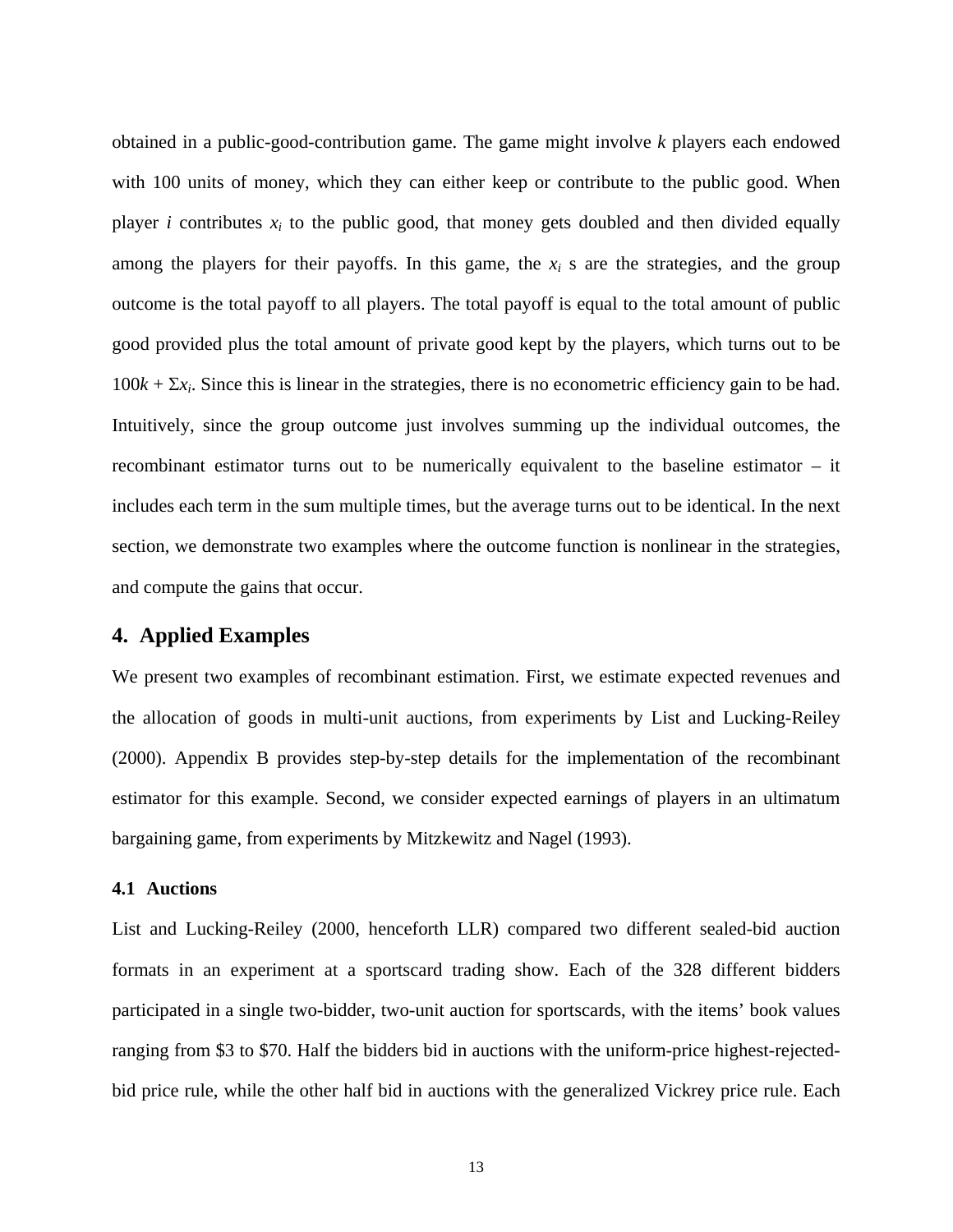auction offered a pair of identical sportscards, and each bidder had the opportunity to submit two bids (one for each of the units of the good). After collecting the bid sheets from individuals over a period of several hours, the auctioneer randomly paired up individuals from the same type of auction in order to compute the results. Bidders were asked to return to the same booth at an appointed time in order to learn the results of the auction and conduct the transaction for any cards they had won.

LLR had four main results. First, second-unit bids were lower in the uniform-price treatment than in the Vickrey treatment, as predicted by Nash equilibrium theory. Second, firstunit bids were higher in the uniform-price treatment than in the Vickrey treatment, an effect unpredicted by theory. Third, the allocations of goods were significantly different across auction formats with the uniform-price treatment resulting in more split allocations relative to the Vickrey treatment. Fourth, there was no statistically significant difference in revenues across auction formats. LLR's first two results involved analyses of the mean levels of bids. Since bids are individual strategies rather than group outcomes, recombinant estimation cannot improve econometric efficiency for mean bid levels. However, the last two results involve quantities (revenues and allocations) that are group outcomes. Since each bidder made his bids independently, we can use the recombination techniques of the present paper to provide improved estimates of the mean revenues and the frequency of split allocations for each auction format.

Tables 1 and 2 compare the baseline, non-recombinant estimates from LLR with recombinant estimates from the same data. Table 1 presents results for the proportion of split allocations under each format. There are results for ten different auction treatments: five Vickrey and five uniform-price (the five different treatments involved different goods and different types of bidders, as shown in the rows of the table). Moving from the baseline to the recombinant

14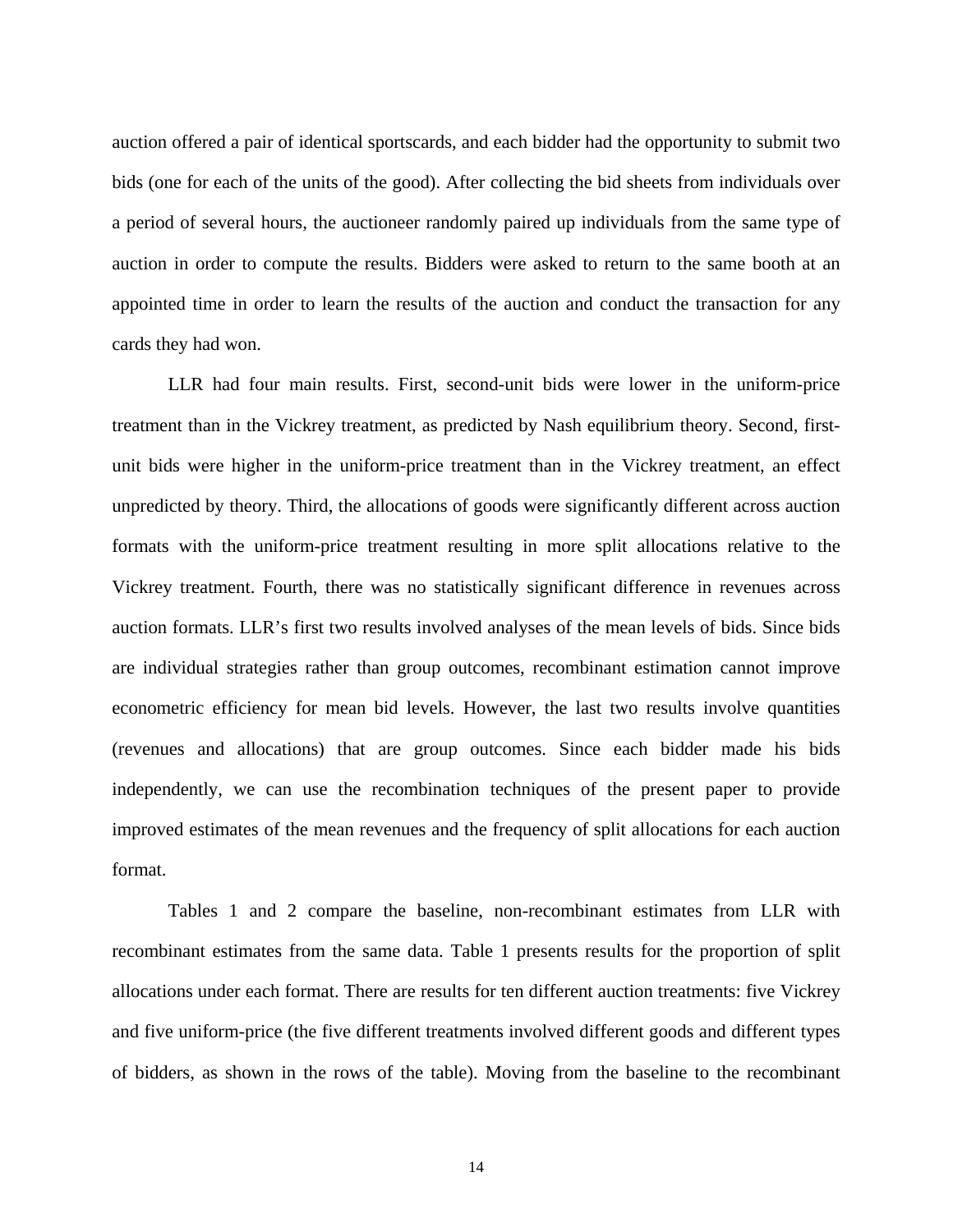estimator, the point estimates change by moderate amounts either up or down, and the standard errors uniformly become smaller. The estimated variance of the recombinant estimator is 44 to 68 percent smaller than that of the baseline estimator, averaging a 57 percent improvement. This efficiency improvement substantially increases the power of *t*-tests of the hypothesis that Vickrey and uniform-price auctions produce equivalent allocations; for example, the two-tailed *p*-value for this test in the first treatment (Sanders 1989 card auctioned to Nondealers) decreases from 0.034 with the baseline estimator to 0.0001 with the recombinant estimator. This improvement in efficiency is approximately equivalent to a threefold increase in the sample size!

Table 2 presents similar results for auction revenues. Again, the standard errors decrease when moving from the baseline to the recombinant estimator. Overall, the estimated variance of the recombinant estimator is 26 percent smaller than that of the baseline estimator, which is about equivalent to a 35 percent increase in the sample size. In general, the difference in revenues across auction formats remains statistically insignificant, but the recombinant estimator provides marginal evidence (*p*-value of 0.06) that the Vickrey format produces lower revenues for the Jordan 1989 card.

### **4.2 Bargaining**

Mitzkewitz and Nagel (1993) analyze the ultimatum game. Though a bargaining game does not typically involve simultaneous moves, Mitzkewitz and Nagel use the "strategy method" to collect data on complete contingent strategies, which converts the extensive-form, sequentialmove bargaining game into a normal-form, simultaneous-move game. The basic idea of the ultimatum game is that Player A makes a take-it-or-leave-it offer to split a cash-valued "cake" with Player B. Player B either accepts the offer so that both players earn the indicated amounts, or rejects the offer and both players receive nothing. We consider the "demand form" of the game developed by Mitzkewitz and Nagel, in which the cake size is known to Player A but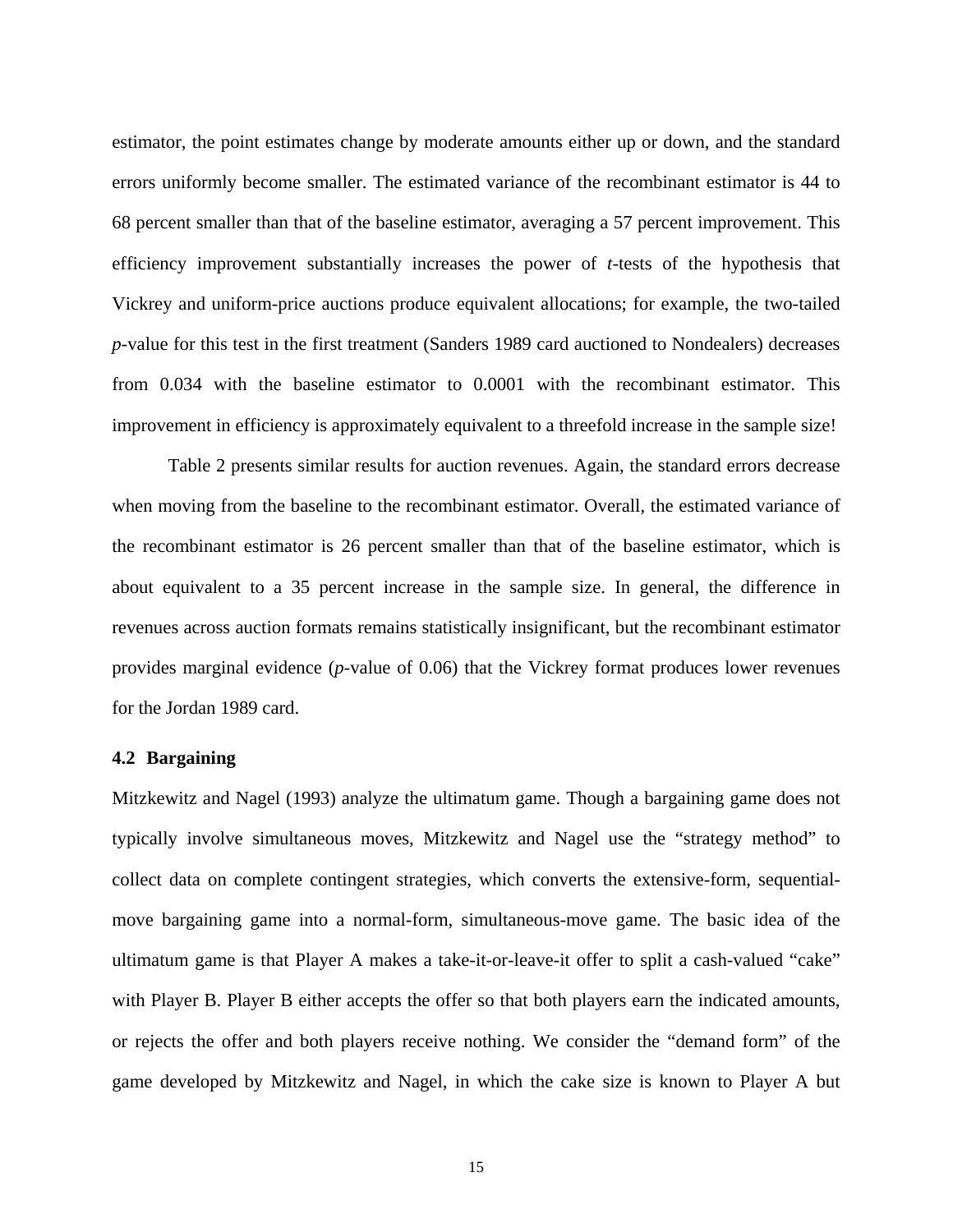unknown to Player B. All Player B knows is the size of Player A's demand, but not the size of

the cake or the relative fraction A has demanded. The specific rules of the game are as follows:

- 1) The cake may be one of six sizes: 1, 2, 3, 4, 5, or 6 Taler, a fictitious currency worth approximately 70 cents.
- 2) Player A commits to an offer to player B for each of the six possible cake sizes. Offers must be an element of the set  $\{0, 0.5, 1.0, K, 5.5, 6.0\}$  and cannot exceed the size of the cake.
- 3) Meanwhile, player B, with no knowledge of the cake size, decides which of the possible demands from zero to six she will accept, and which she will reject.
- 4) After both players have committed to their strategies, a die is rolled to determine the actual size of the cake. Given the cake size, player A's demand is revealed to player B, who either accepts or rejects it according to her previously elicited strategy. If accepted, player A receives what he demanded and player B receives the remainder of the cake. If rejected, both players receive zero.

This setting fits well the estimation technique of this paper. In fact, Mitzkewitz and Nagel themselves computed recombinant estimates of expected profits in their analysis (pg. 179). However, they did not provide standard errors of their estimates, nor did they evaluate the econometric efficiency of the procedure, so we extend their work in this direction. Table 3 contains the recombinant estimates,<sup>6</sup> their associated standard errors, and the relative efficiency gain of the recombinant estimator.7

This estimation produces two interesting results. First, recombinant estimation yields a 16 to 66 percent efficiency gain in estimating the expected profits of players A and B. The greater gains are realized at the higher cake sizes (where the strategy space is relatively rich). In general, the gains to recombinant estimation are roughly proportional to the variance in players'

 <sup>6</sup> <sup>6</sup> The difference in the point estimates presented here from those in Mitzkewitz and Nagel is attributable to the fact that Mitzkewitz and Nagel computed their estimates by hand. 7

<sup>&</sup>lt;sup>7</sup> The experiment involved eight repeated trials with each player facing a different rival each round. Following Mizkewitz and Nagel, we recombine not just across individuals within a round, but also across these rounds. We correct the standard errors to account for the possibility of a positive correlation between strategies submitted in different rounds by the same bidder, which is distinct from the positive covariance already assumed to exist between observations using the strategy of the same player in the same round. For ease of exposition, we omit an explicit discussion of the equations used for this purpose, but they are a straightforward generalization of the equations already presented.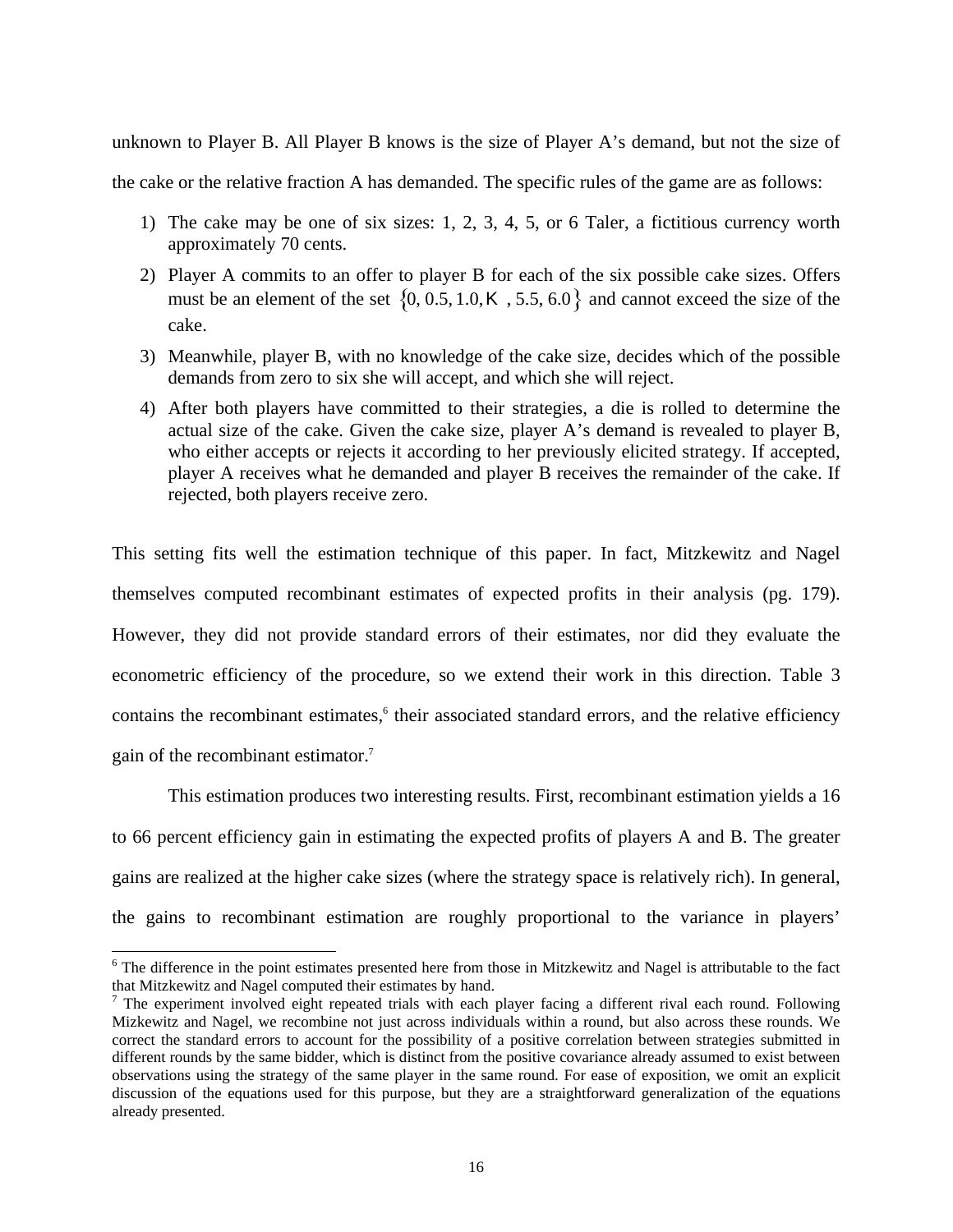strategies. To be exact, the gain is proportional to the variance in the outcome function induced by the variance in players' strategies. Second, the estimated standard errors allow us to test an interesting hypothesis: whether the expected profit to player A is monotonically increasing in the cake size. Mitzkewitz and Nagel note that the estimated expected payoff to player A takes a maximum at cake size four and decreases from that point onward, so the point estimates look as if player A's profits are not monotonic in the cake size. However, they were unable to compute a formal test of this hypothesis, because they did not know the distribution of their estimates. The estimated expected revenue decreases by approximately 0.128 from a cake of size four to one of size six. The *t*-statistic for this change is 1.88, so we are able to reject at the 5% significance level the hypothesis that type-A players' profits are monotonically increasing in the cake size. Furthermore, the *t*-statistic associated with the baseline estimator is only 1.13, which would be insufficient evidence to reject the null hypothesis. Thus, in this example the recombinant estimation technique generates a formal rejection of the null hypothesis where standard estimation techniques did not.

## **5. Implications for Experimental Design**

Our results show that recombinant estimation can produce large improvements in efficiency for estimating group outcomes from experimental data on auctions and other simultaneous-move games. We find three key implications of our work for experimental design. First, in dynamic games, eliciting complete contingent strategies maximizes the returns to recombinant estimation. Second, in order to recombine across groups of players, all group-level parameters must be held constant for each group, though individual-level parameters may vary. Third, in order to use recombinant estimation in an experiment with repeated trials, it is important to have an experimental design that minimizes repeated contact between the same players. Each of these implications is discussed in more detail below.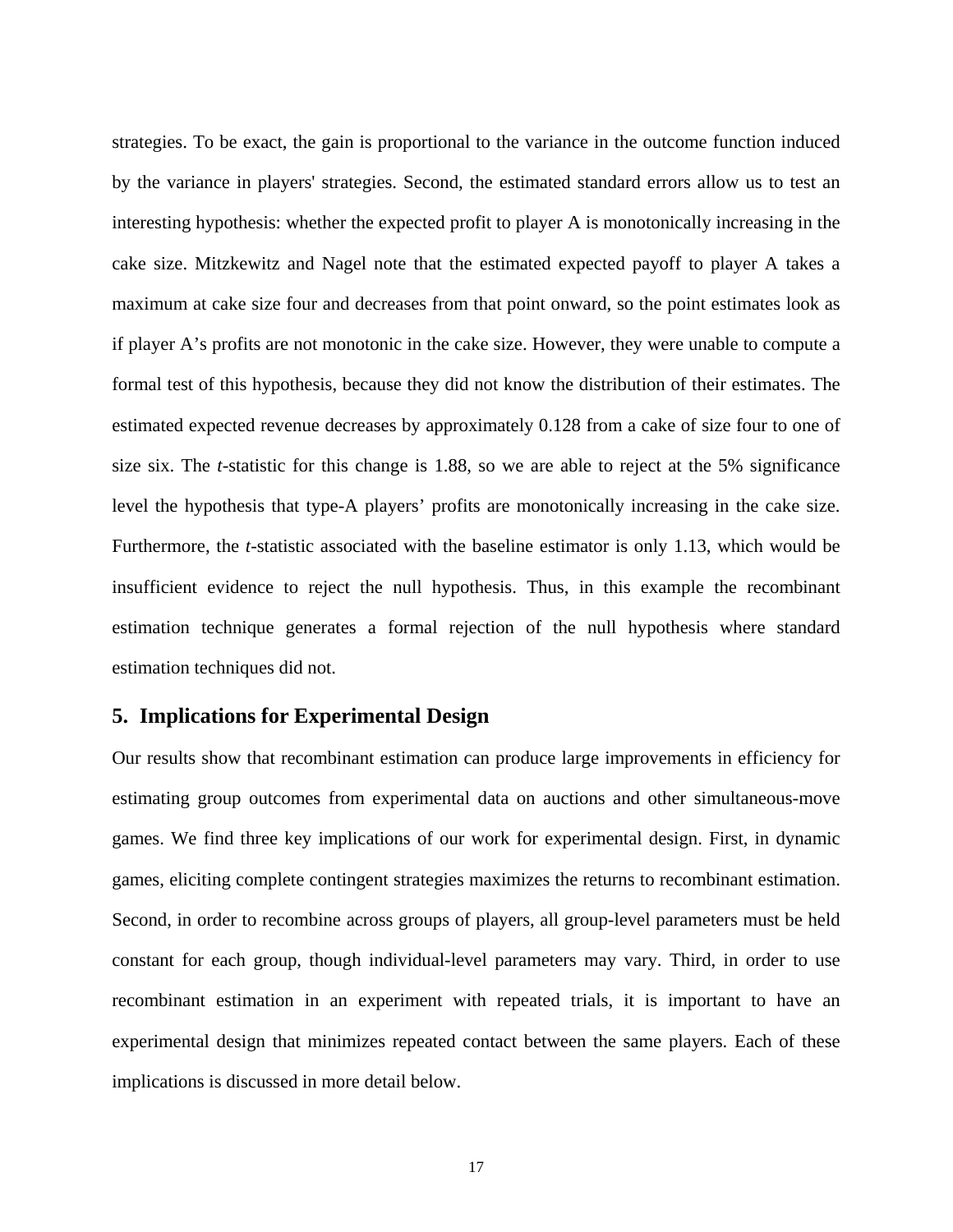### **5.1 Complete Strategies**

Consider a two-player, dynamic game in which player A moves first, then player B responds. Suppose player A has five potential moves labeled one through five. Consider a player in position A who chose option two. This player may only be recombined with players in position B whose opponent also chose option two. Alternatively, suppose the experimenter had complete contingent strategies from each player in position B. Then, each player in position A could be recombined with all players from position B. To attain complete contingent strategies and take full advantage of recombinant estimation, experimenters may wish to consider the use of the strategy method (as done in Mitzkewitz and Nagel, 1993).

#### **5.2 Consistency Across Sessions**

The experimenter needs to make sure that experimental conditions are held constant across experimental sessions in a way that allows for recombination, a technique known as a "yoked" design in experimental psychology. When using a yoked design, all sessions of the experiment will appear ex-ante identical to every player. Thus, switching a player from session *i* to session *j* will not alter her strategy. Typically changing an experimental design into a yoked design requires minimal effort. An example may be helpful.

Kagel *et al.* (1987) tested the theory of auctions with affiliated private values. In each experimental auction, they used the following procedure. First, they chose a locational parameter *x*0 randomly from a uniform distribution on [\$25, \$125]. Second, they chose a set of six private values *xi* for the six bidders, with each *xi* drawn independently from the uniform distribution on [ $x_0 - \varepsilon$ ,  $x_0 + \varepsilon$ ], where  $\varepsilon$  was a constant equal to either \$6, \$12, or \$24, depending on the round of the experiment. Each bidder learned his private value  $x_i$ , but did not necessarily learn the value of  $x<sub>0</sub>$ , so he might remain uncertain about the distribution from which his value came. This generated "affiliation" between bidders' values, as described by Milgrom and Weber (1982).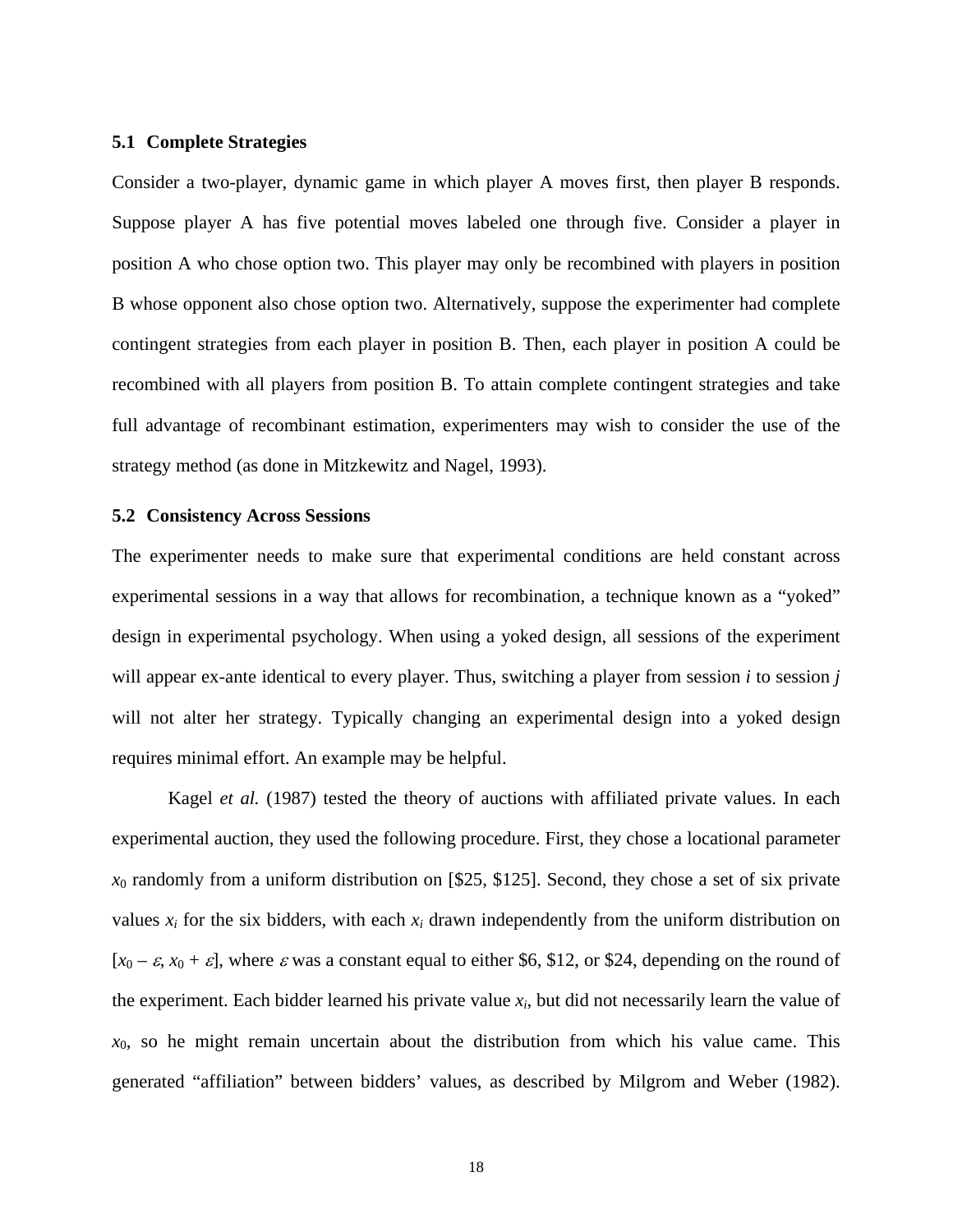That is, when a bidder learns that his value is high, he also learns that other bidders' values are likely to be relatively high.

To keep the discussion short, we consider only the first auction of their experiment, observed in each of seven separate sessions. If the design were yoked, there would be over 5.2 million different hypothetical revenue observations (combinations of 42 different subjects taken six at a time), instead of the mere seven observed outcomes. The exact amount of efficiency improvement would depend on the actual distribution of the data, but it is likely to be quite large. Unfortunately, the locational parameter  $x_0$  makes it impossible to recombine bidders. The value of *x*0 was drawn independently across sessions, leaving no two groups of six bidders with the same value. In order to use the recombinant estimator, one would have to hold the locational parameter fixed across sessions. Additionally, the range-of-values parameter  $\varepsilon$ , would need to be held constant across sessions. Note that it is not necessary to use the same set of individual values  $x_i$  in each experimental session, because the bids from bidders with different individual valuations could still be recombined, so long as the group-level parameters are the same. In fact, it would be preferable to generate different random bidder values across sessions, because this would create a better representation of the full population to be studied: all bidders who might possibly have bid in an auction with the particular values of  $x_0$  and  $\varepsilon$ .

## **5.3 Learning**

A key assumption underlying recombinant estimation is that strategies in different sessions are all independent draws from the same distribution. For example, in games with repeated play, in order to combine one individual's strategy in round 2 with another individual's strategy in round 10, one must believe that there is no systematic change in play over time. Although there exists a large literature on testing the hypothesis that two samples are drawn from the same distribution, the sample sizes in most experiments are sufficiently small such that the power of these tests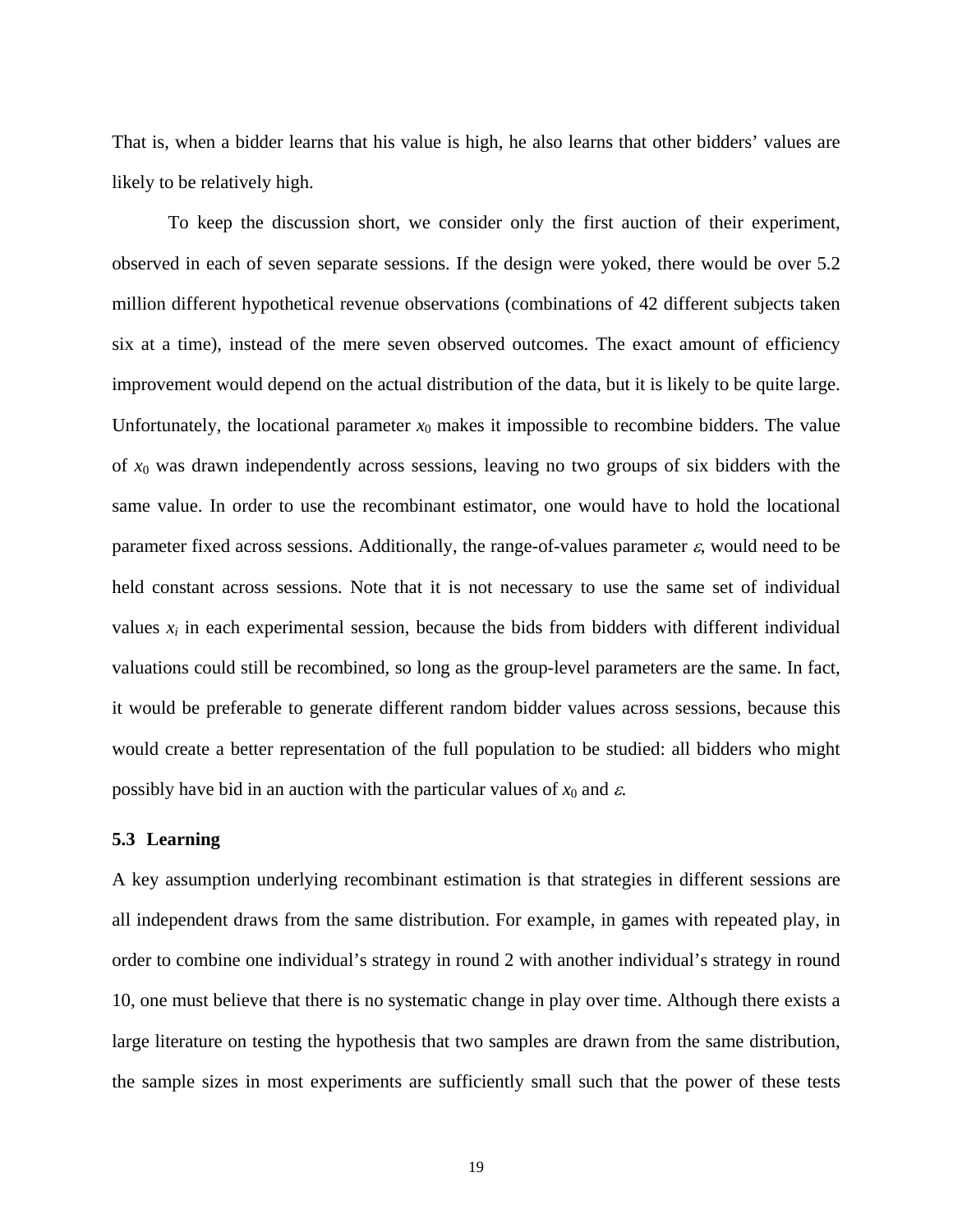would be very low. In lieu of focusing on these formal tests, we only consider two deviations from this assumption: learning about the game, and learning about one's opponents.

Suppose players learn about the game over successive rounds of play. For example, bidders gradually learn to bid lower. Under this scenario, bids in round 2 are drawn from a different distribution than bids in round 10. Thus, it is inappropriate to assume that a player in round 10 would have made the same bid if she were returned to round 2. In other words, one should not recombine across rounds, but only across sessions within the same round.

Another complication is the possibility of learning not just about the game but also about one's rival players: for example, one group of players learns to submit high bids because they played against a rival who bids unusually high in early rounds. If subjects do learn about their specific group of rivals in repeated play, then recombining across groups in any round after the first would be inappropriate. Although it might be possible to construct a recombinant estimator that also controls for group effects of this type, this task is beyond the scope of the present paper.

In order to avoid learning about one's rivals in an experiment with repeated trials, the experimenter might wish to choose an experimental design that minimizes the possibility for this type of learning. For example, Mitzkewitz and Nagel's experimental design ensured that over the eight rounds of the experiment, no player ever played against the same rival twice. Thus, in section 4.2, we feel relatively sanguine about recombining within rounds for that experiment. An even stronger insurance would be the "zipper design" sometimes used in experiments, where in repeated rounds a player never encounters anyone who might have been influenced by that player previously. (That is, one never plays one's previous rivals again, nor one's rivals' rivals, nor one's rivals' rivals' rivals, and so on.)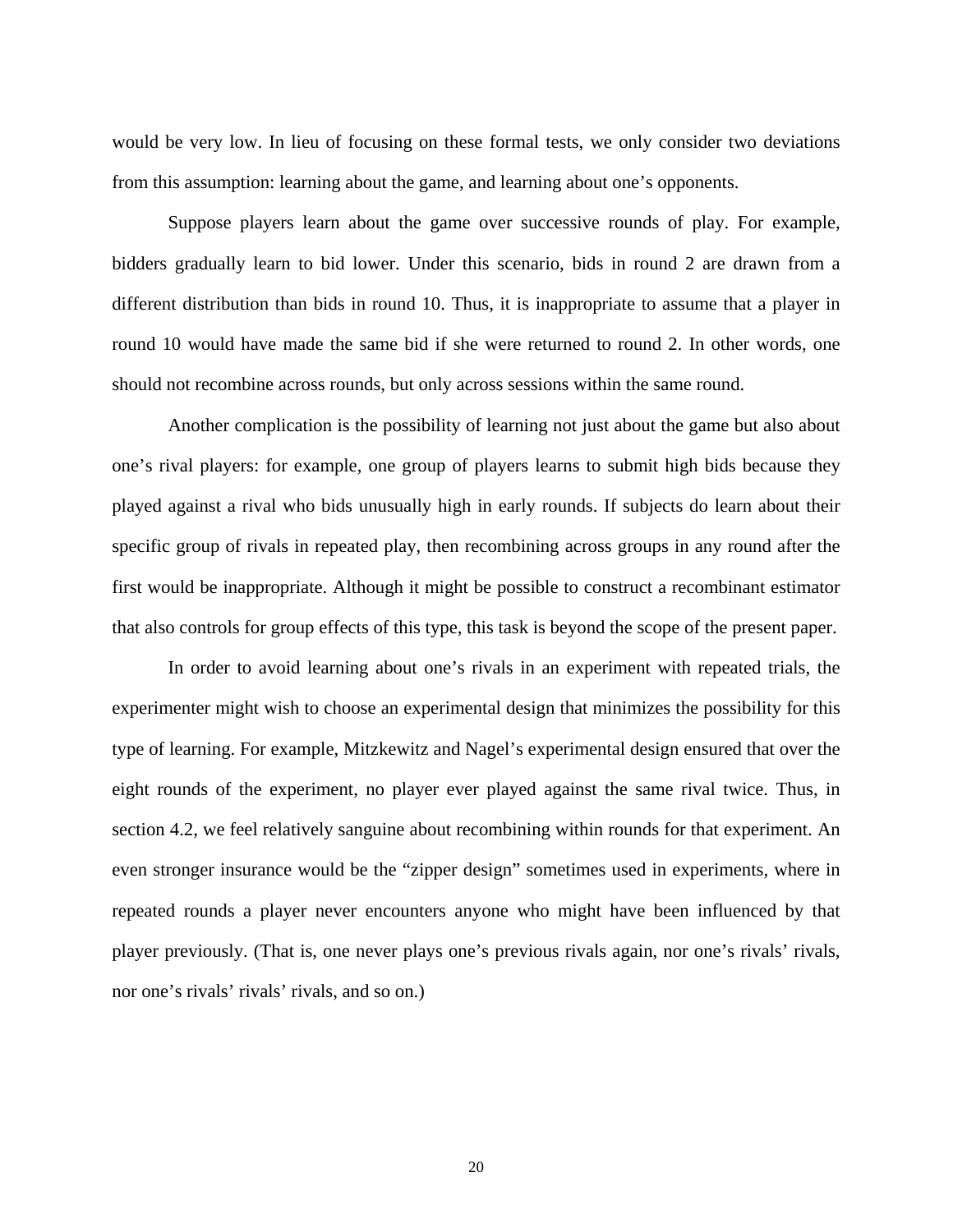## **6. Computational Methods**

Even a relatively small number of observations (seven groups of six subjects each) can yield a very large number of combinations. This explosive growth in the number of combinations, both with respect to the number of players in a game and the total number of players, could become computationally burdensome. Fortunately, the vast majority of the efficiency gain from recombinant estimation can be obtained from a relatively small fraction of those possible combinations. We show below that 100 combinations per player are usually sufficient. We start with the computation of point estimates and finish with the estimation of standard errors.

### **6.1 Computationally Convenient Point Estimates**

Another way to express the recombinant estimator is via iterated expectations. Recall that P represents the set of all hypothetical groupings of the observed strategies. Let P*i* be the subset of P containing only those groups which include player *i*. That is,  $P_i = \{p_j \in P | i \in p_j\}$ . Let  $J_i$ represent the number of elements in  $P_i$ . Now define  $E\{y|i\}$  as the conditional expectation of *y* restricted to groups containing player *i*. An estimate of this expectation is:

$$
\hat{E}\left\{y\bigm| i\right\} = \left(\frac{1}{J_i}\right) \sum_{j:p_j \in P_i} y_j.
$$
\n(6-1)

Express the recombinant estimator as the average of these estimated conditional expectation over all players *i*:

$$
\hat{\mu} = \left(\frac{1}{m}\right) \sum_{i=1}^{m} \hat{E} \left\{ y \middle| i \right\}. \tag{6-2}
$$

As written in (6-2), each group of players is in this summation exactly *k* times. However, counting every combination *k* times does not alter the average value.

Consider using  $r \leq J_i$  different combinations involving each player to estimate  $E\{y|i\}$ . Then, (6-2) becomes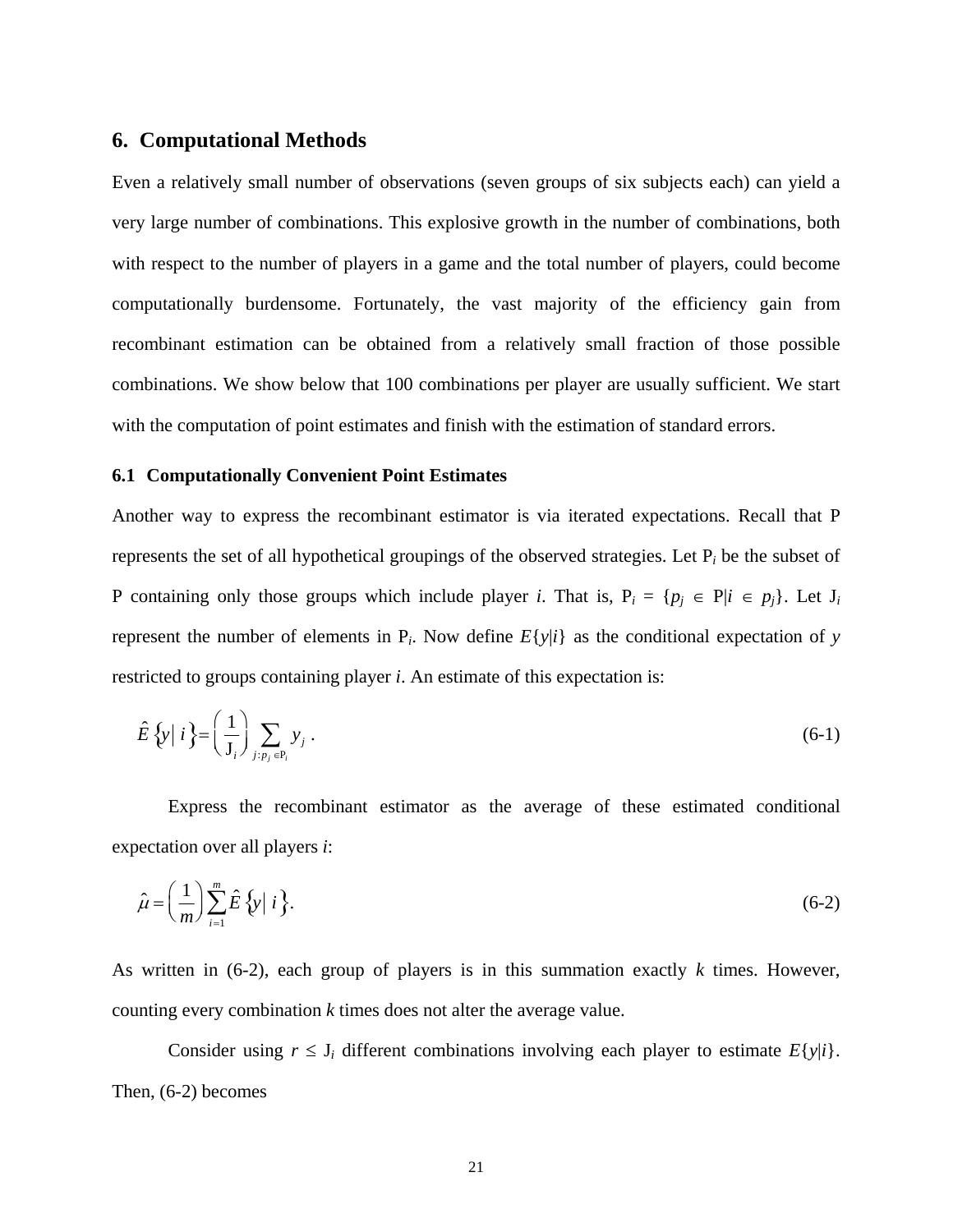$$
\hat{\mu}_r = \left(\frac{1}{m}\right) \sum_{i=1}^m \left(\frac{1}{r}\right) \sum_{j: p_j \in R_i} y_j \tag{6-3}
$$

where  $R_i$  contains *r* random draws from  $P_i$ . When  $r = 1$ ,  $\hat{\mu}_r$  reduces to the baseline estimator, which involves no recombinations at all. Clearly,  $r = 1$  gives a poor estimate of  $E\{y|i\}$ . Including more recombinations allows the researcher to better estimate  $E\{y|i\}$  for each player. However, the gain to recombining is limited by the fact that all it provides is a better estimate of  $E\{y|i\}$ ; it does not increase the number of conditional expectations considered. Therefore, the variance of the estimator is bounded below by the variance of the estimator in which all of the conditional expectations are known:

$$
\mu^* = \left(\frac{1}{m}\right) \sum_{i=1}^m E\left\{y \mid i\right\} \tag{6-4}
$$

Thus, once *r* is large enough such that the variance of  $\hat{\mu}_r$  is close to this lower bound, then there is little gain to considering additional recombinations of the data.

To get an idea of how large *r* needs to be, consider the variance of  $\hat{\mu}_r$ . The probability that  $p_j$  and  $p_i$  share at least one player converges to  $k^2/m$  from above, as *n* goes to infinity.<sup>8</sup> So

$$
\text{var}(\hat{\mu}) \approx \frac{\sigma^2}{mr} + \frac{k^2}{m}\varphi = \frac{\sigma^2}{km} + \frac{k\varphi}{n}
$$
\n(6-5)

where  $\approx$  denotes approximate equality when the sample size is large. When all possible combinations involving a particular player are used, then *r* is of order  $m^{k-1}$ , resulting in the first term in (6-5) being of lower order. However, if *r* is fixed, then the first term goes to zero at the same rate as the second, so we have a less efficient estimator. In particular, the asymptotic efficiency of the recombinant estimator with *r* fixed relative to the full-blown recombinant estimator is  $1 + \sigma^2/(rk^2\varphi)$ .

 <sup>8</sup> <sup>8</sup> The exact probability that two randomly selected games share at least one player is  $1 - \prod_{i=0}^{k} (m - k - i) / (m - i)$  $\prod_{i=0}^{k} (m-k-i)/(m-i)$ .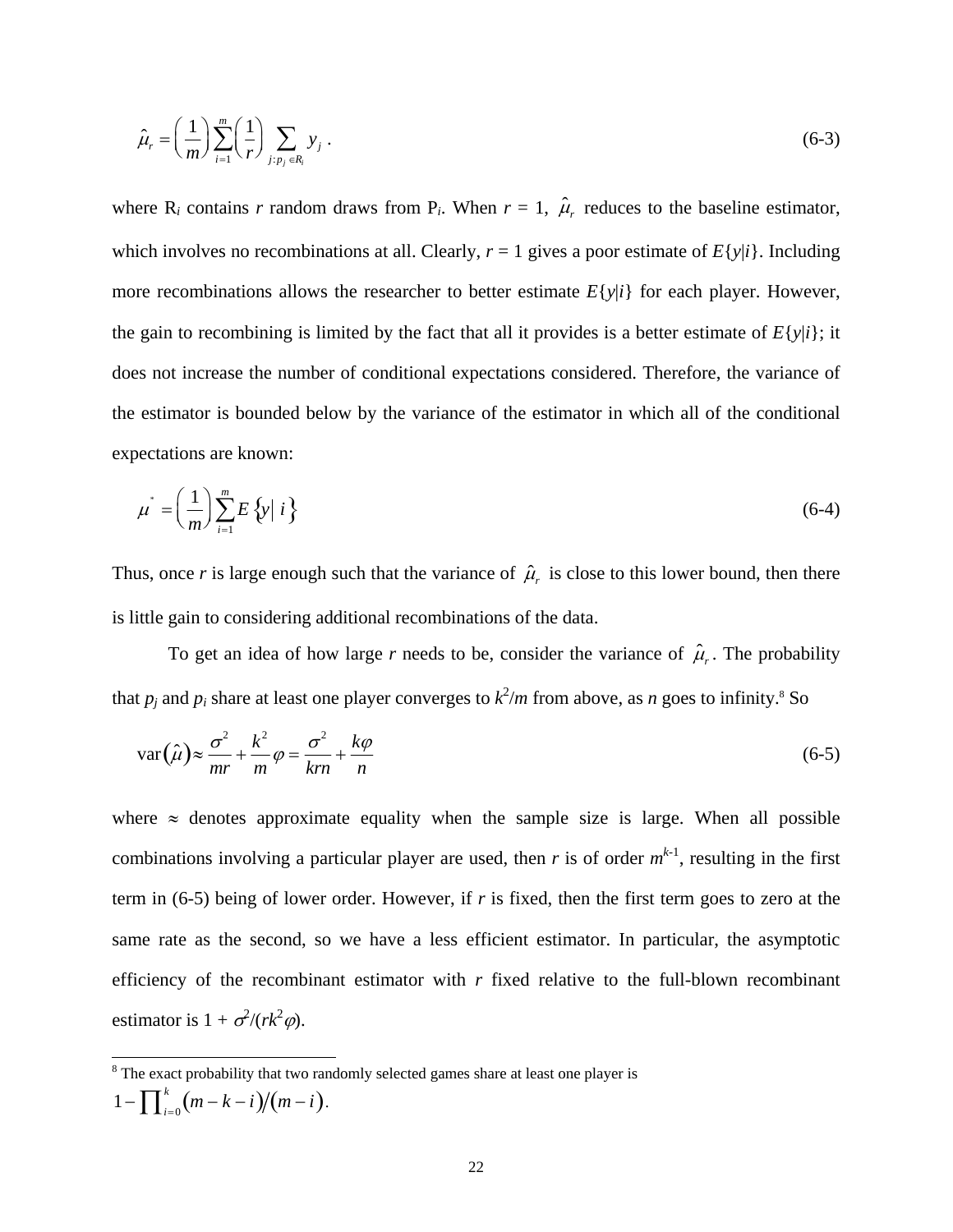The exact gain from increasing the number of combinations considered is a function of the ratio between  $\varphi$  and  $\sigma^2$ . Table 4 displays the relative efficiencies of the baseline, recombinant and restricted estimators with *r* fixed at 50, 100 and 500. The table illustrates two points. First, as the covariance across combinations with at least one shared player decreases relative to the variance of the group outcome function, the potential gain from recombining data increases. Second, since the gain to recombining data is great when the covariance is small, there is a greater loss associated with restricting the estimator to consider *r* recombinations when the covariance is small, as illustrated by the final column of the above table. In particular, consider the case where there are two players in the game and the covariance is 0.01. Here, restricting the estimator to 100 recombinations results in a 25% efficiency loss relative to the fully recombinant estimator. However, we still capture 97.5% of the 98% efficiency gain relative to the baseline estimator.

### **6.2 Computationally Convenient Standard-Error Estimates**

Computation of standard errors for the recombinant estimator requires separately estimating both the variance of the outcome and the average covariance when there is at least one shared player,  $\sigma^2$  and φ, respectively. Both  $\sigma^2$  and φ can themselves be estimated via recombinant estimation, because they are themselves means of different group outcomes. To see this result, define a new outcome as the squared deviation from the average value of the old outcome, i.e.

$$
s_j = \left(y_j - \hat{\mu}\right)^2. \tag{6-6}
$$

Then the average value of this new outcome is the sample variance of the original outcome variable y, which makes it an estimate of the population variance  $\sigma^2$ . Since we have now posed the estimation of  $\sigma^2$  as the estimation of a mean value, we can use the recombinant technique to estimate  $\sigma^2$  more efficiently, computing this mean across all possible *k*-player groups. Equivalently, one generates a recombinant estimate of  $\sigma^2$  by generating the same *J* different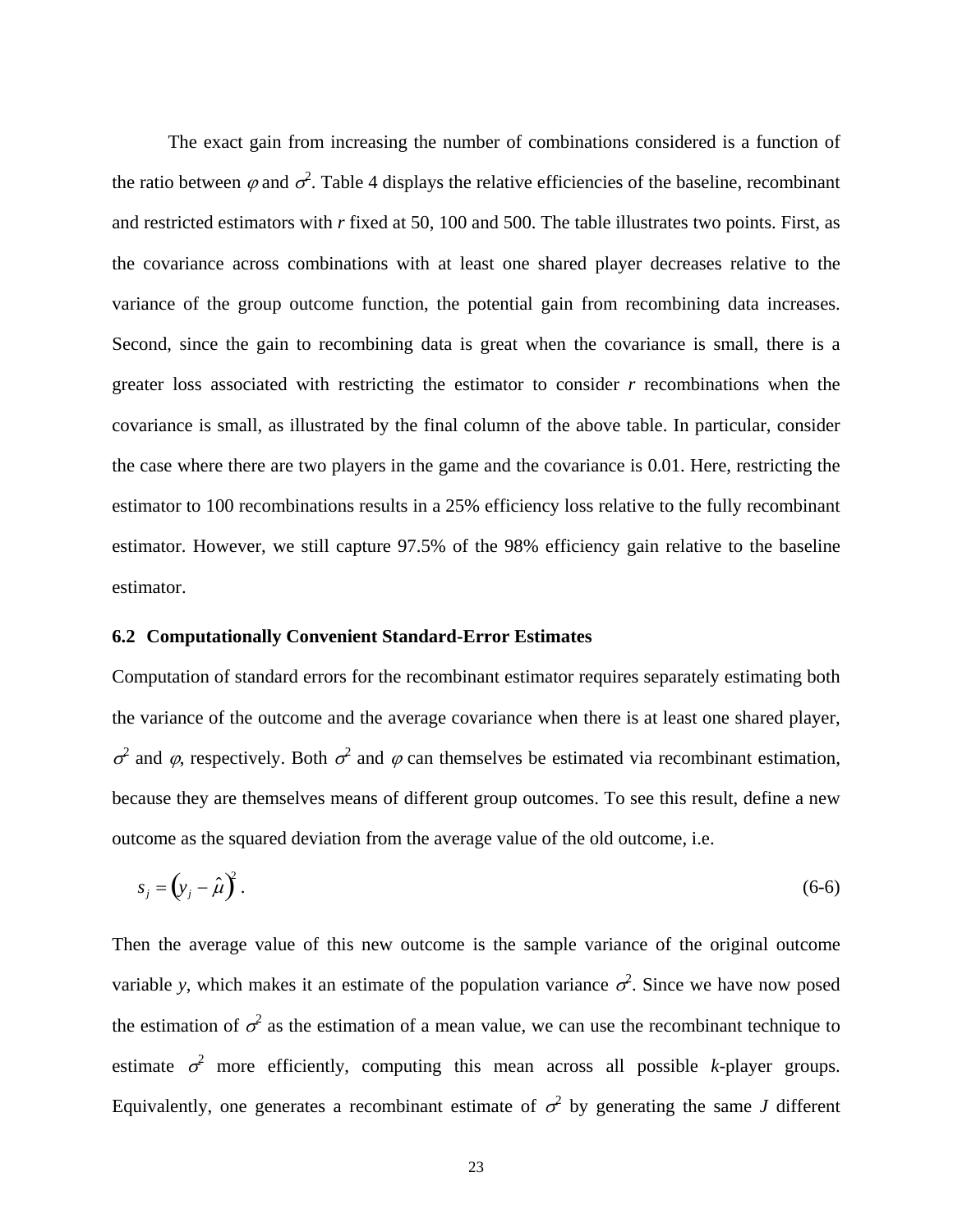hypothetical outcomes used to compute  $\hat{\mu}$ , and taking their sample variance (whereas  $\hat{\mu}$  was their sample mean).

Recombinant estimation can also be used to estimate  $\varphi$ . To see this, let  $\Omega = \{p_i, p_j \in P | p_i\}$  $\cap$  *p<sub>i</sub>* ≠ ∅}. Define a group of players as  $\omega_{ij} = \{p_i, p_j\} \in \Omega$  and the outcome as:

$$
h_{ij} = (y_i - \hat{\mu})(y_j - \hat{\mu}).
$$
\n(6-7)

Then  $\varphi$  equals the expected value of this new outcome, restricted to observations where at least one player overlaps between groups  $i$  and  $j$ . Thus,  $\varphi$  is the expected value of a new type of group outcome in which the group size is  $2k - 1$  players (two different groups of size k which are constrained to overlap by at least one player). Since  $\varphi$  is the average value of a new type of group outcome, it can be estimated with the recombinant technique. In practice, to estimate  $\varphi$ one generates two columns of data, each row of which contains two different hypothetical outcomes that overlap by at least one player. After generating all such possible pairs of outcomes, one takes the sample covariance between the two columns in order to estimate  $\varphi$ .

In general, recombinant estimation of  $\varphi$  is the most computationally expensive task we consider, because the number of such pairs of outcomes is of order  $n^{2k-1}$ , rather than of order  $n^k$ as required to estimate  $\mu$  or  $\sigma^2$ . Thus, in practical computation of standard errors, it is essential to restrict attention to a subset of the possible combinations as was discussed in Section 6.1. In practice, we recommend generating at least 100 random pairs of outcomes overlapping in player 1, 100 pairs overlapping in player 2, and so on up to player *m* then computing the sample covariance across all such pairs.

Because our estimate of  $\sigma^2$  comes from recombinant estimation of an outcome (see (6-6)) that is nonlinear in the strategies, this estimate is strictly more efficient (see Proposition 2) than the standard non-recombinant estimate of  $\sigma^2$  taken across only observed groups. If this result leads to a more accurate estimate of the standard error (recall that we have to estimate  $\varphi$ , as well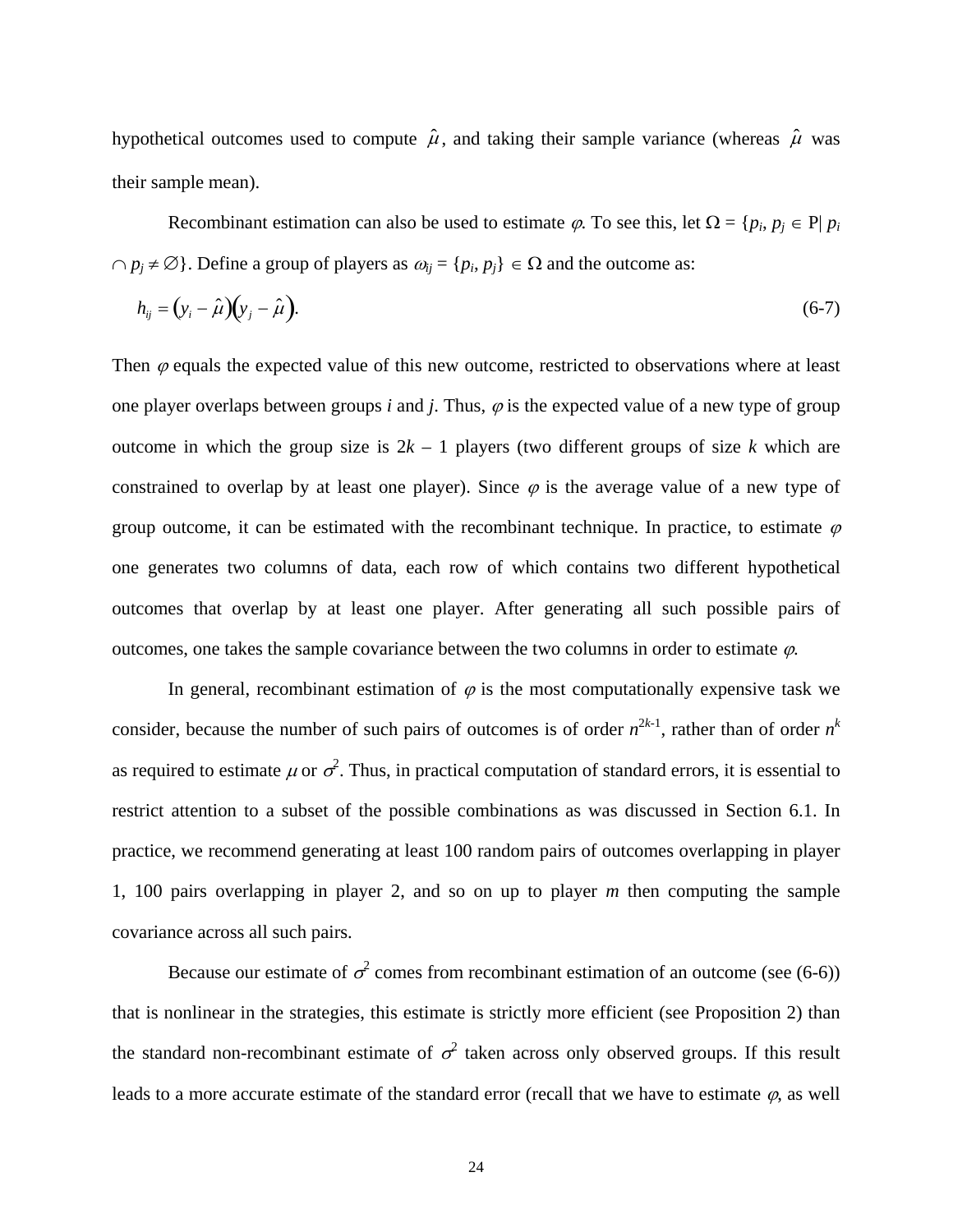as  $\sigma^2$ ), then we will have even greater power in hypothesis testing. This result, although not fully developed here, is analogous to the power in a *t*-test. Recall that in a *t*-test, increasing the degrees of freedom (while holding the point estimate and the population standard deviation constant) also increases the power of the test. However, as with a *t*-test, the gain in power to increasing the precision of the estimate of the variance is decreasing in the precision of the original estimate. Thus, when the sample size is large, the recombinant and the simple estimators of the variance will produce tests of the same power (just as a *t*-test with 500 degrees of freedom has essentially the same power as one with 1000 degrees of freedom).

# **7. Concluding Remarks**

We have presented a new econometric estimator for use in applications where the quantity of interest is a group outcome based upon the individual strategies of the players. Our recombinant estimator considers all possible hypothetical groupings, yielding considerable efficiency improvements relative to the standard estimator that considers only the observed groupings. In the applied examples we have examined so far, we find efficiency improvements equivalent to increases in the sample size of between 25 and 200 percent. Even greater efficiency improvements are possible in principle, but the exact amount of improvement depends on both the functional form of the group outcome function and on the distribution of the population of individual strategies. We have shown our estimator guarantees some efficiency improvement so long as the group outcome function is not additively separable over the individual strategies.

Experiments on auctions and other normal-form games provide the most straightforward applications of our technique. Recombinant estimation can yield lower-variance estimates of such quantities as auction revenues, market efficiency, or the fraction of the time players achieve the Nash equilibrium in a matrix game. This technique may also help rescue data that might otherwise have become unusable when an experiment goes wrong. For example, suppose that in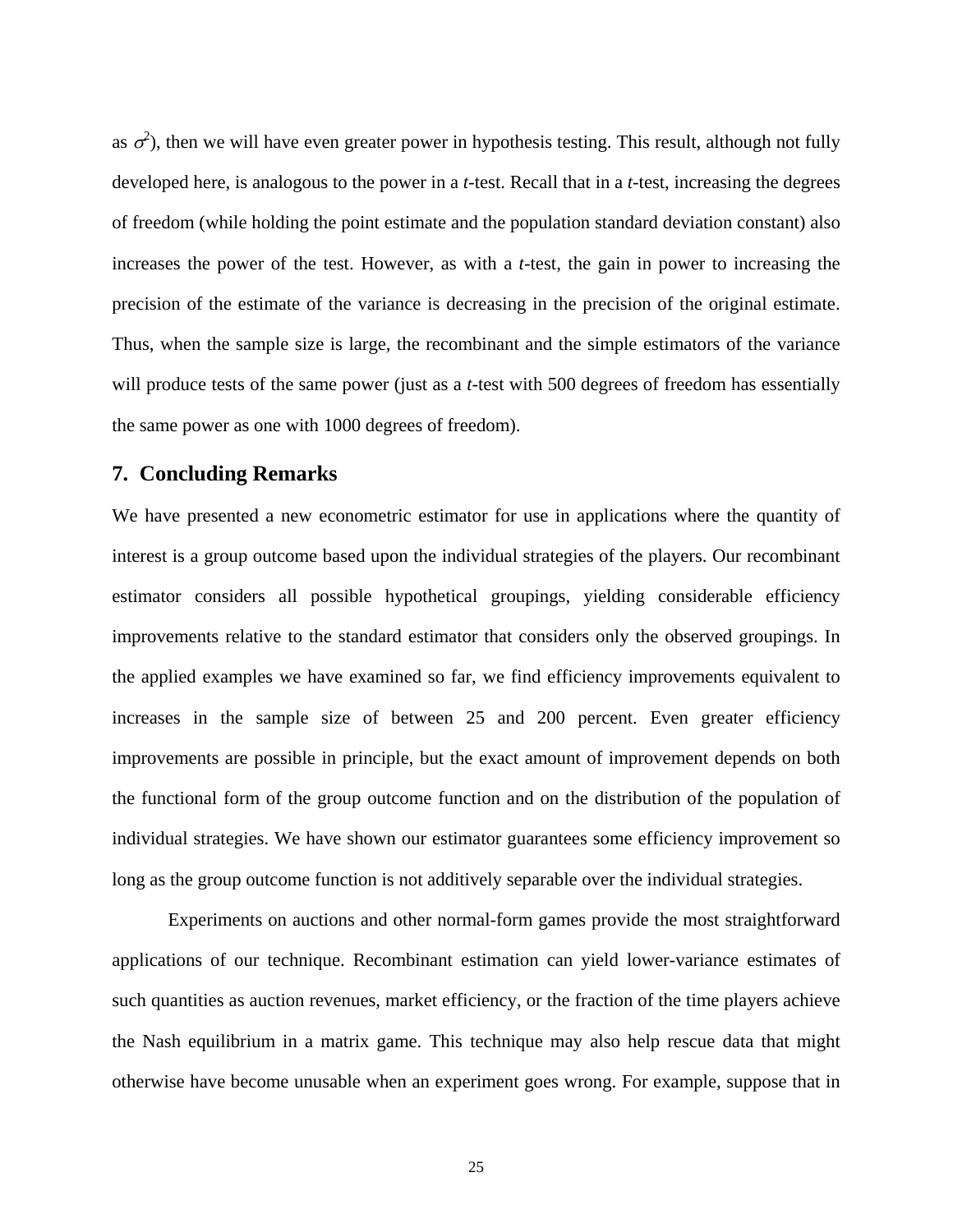a twelve-person, simultaneous-move market experiment, one of the twelve participants leaves before submitting a strategy. The market efficiency for that group of twelve subjects cannot be calculated, because one can't find the actual allocation when one of the strategies is missing. However, the other eleven players all submitted valid strategies, so rather than throwing out these observations, one may recombine them with the data from other sessions in order to yield market efficiency estimates.<sup>9</sup>

The estimator also holds some promise beyond simultaneous-move game experiments, and even beyond the field of economics. For example, consider a medical statistician who wishes to estimate the average ratio between healing time with drug A and healing time with drug B. Half the patients in the study received drug A, while the other half received drug B. This situation is isomorphic to the estimation of a two-player game, where the strategies are healing times and the outcome is the ratio between the healing times of one patient and another. The recombinant estimator considers all possible pairings of A-types with B-types, producing an estimate (and a standard error) for this ratio. The technique might be used in any statistical situation that involves matching or grouping of observations.

Future research might be able to generalize our results, for example by exploring the properties of recombinant estimation when the econometrician expects within-group fixed effects in repeated observations of the same group, or by finding additional applications for recombinant estimation. Most importantly, we hope that our work, with its discussions of the practical aspects of computation and of experimental design for use with this technique, will enable other researchers to improve the efficiency of their estimates of behavior in simultaneous-move games. We hope to make this easy for other researchers by providing the software described in footnote 1.

<sup>&</sup>lt;sup>9</sup> We are grateful to Yan Chen for bringing this application to our attention.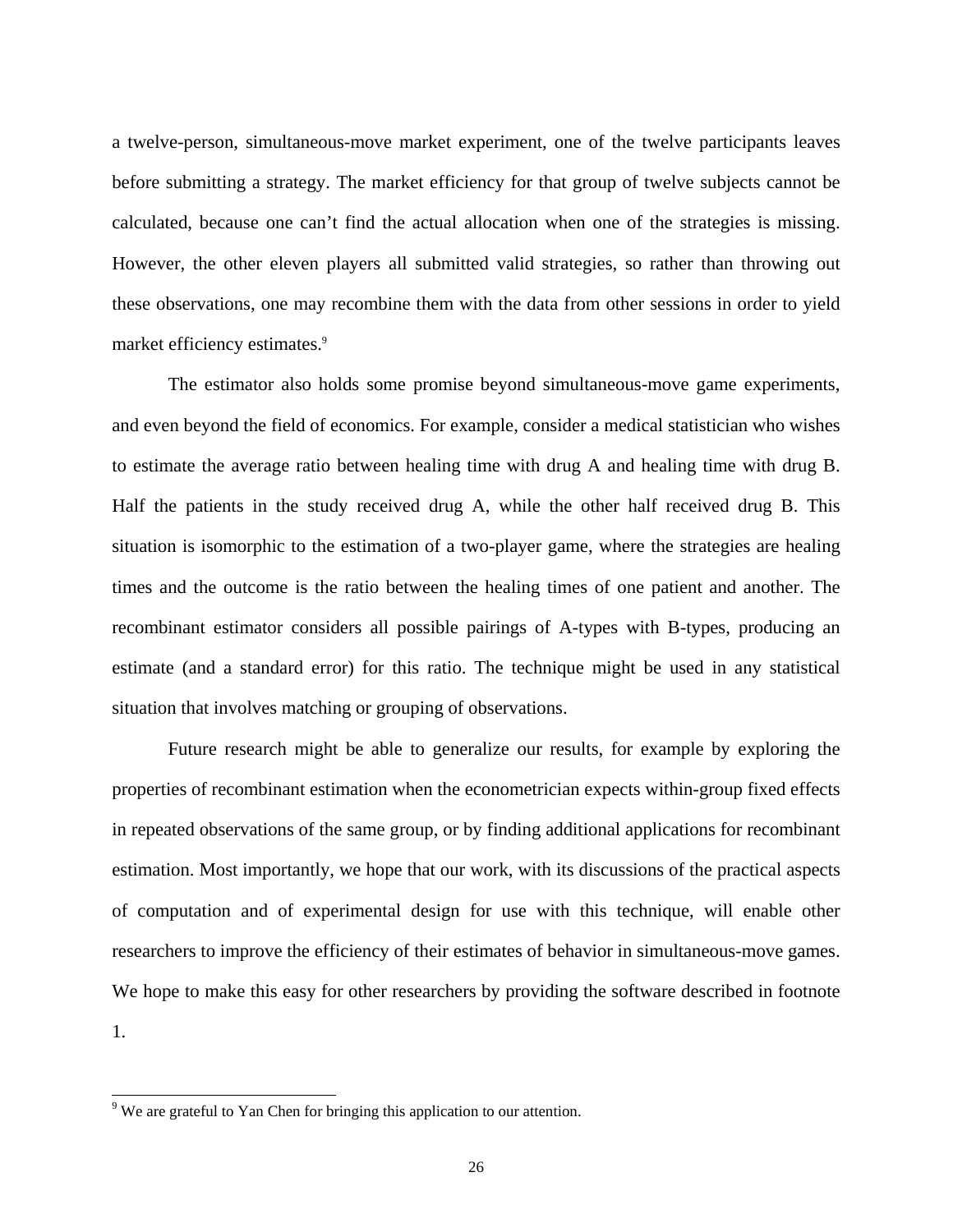# **8. Appendix A**

This appendix contains a proof of Proposition 1, that the recombinant estimator is weakly asymptotically more efficient than the baseline estimator. Proposition 2, that the recombinant estimator is strictly more efficient when the group outcome function is not additively separable in players' strategies, is proved as a special case. One lemma and two properties of functions of independent random variables are invoked in the proof. Maintaining the notation of section 2, let

 $\varphi \equiv E\{\text{cov}(y_i, y_j) | p_i \cap p_j \neq \emptyset \text{ and } p_i \neq p_j\}.$ 

The lemma states that the average covariance between groups with at least one common player converges to the average covariance between groups with exactly one common player. More precisely,

Lemma 1:  $\lim \varphi = \psi$  where  $\psi = E\{\text{cov}(y_i, y_j) | \exists \text{ exactly one pair } (t, \tau): p_{it} \neq p_{i\tau}\}.$ 

Proof: The number of pairs  $\{y_i, y_j\}$  with exactly *r* repeated players is of order  $n^{2k-r}$ . Therefore, the proportion of the population of pairs with shared players that share exactly one player converges to one as *n* approaches infinity. *QED*

The two properties of functions of independent random variables are as follows:

1) Let **x** be a random *k*-dimensional vector where  $x_i$  is independent of  $x_j$  for all  $i \neq j$ . Then, for all  $f(\mathbf{x})$ :  $R^k \to R$ , *f* can be expressed as

 $f(\mathbf{x}) = f_1(x_1) + \ldots + f_k(x_k) + \delta(\mathbf{x})$ 

where  $x_i$  is correlated with  $f_i(x_i)$  and uncorrelated with all other terms in *f*. Furthermore,

$$
\sum_{i=1}^k \Big[ \text{corr}\big(f(\mathbf{x}), f_i(x_i)\big)\Big]^2 \leq 1
$$

with equality if and only if  $\delta(\mathbf{x}) = 0$ .

2) Let *x* be a random variable, **v** and **z** be *k*-dimensional random vectors where *x*, **v** and **z** are independent of each other. Then, for all  $f(\mathbf{x})$ :  $R^{k+1} \to R$ ,

$$
\left[\text{corr}\big(f(x, y), f(x, z)\big)\right]^2 = \left[\text{corr}\big(f(x, y), f_x(x)\big)\right]^2 \left[\text{corr}\big(f(x, z), f_x(x)\big)\right]^2
$$
  
ere  $f(x)$  is defined as in property (1)

where  $f_x(x)$  is defined as in property (1).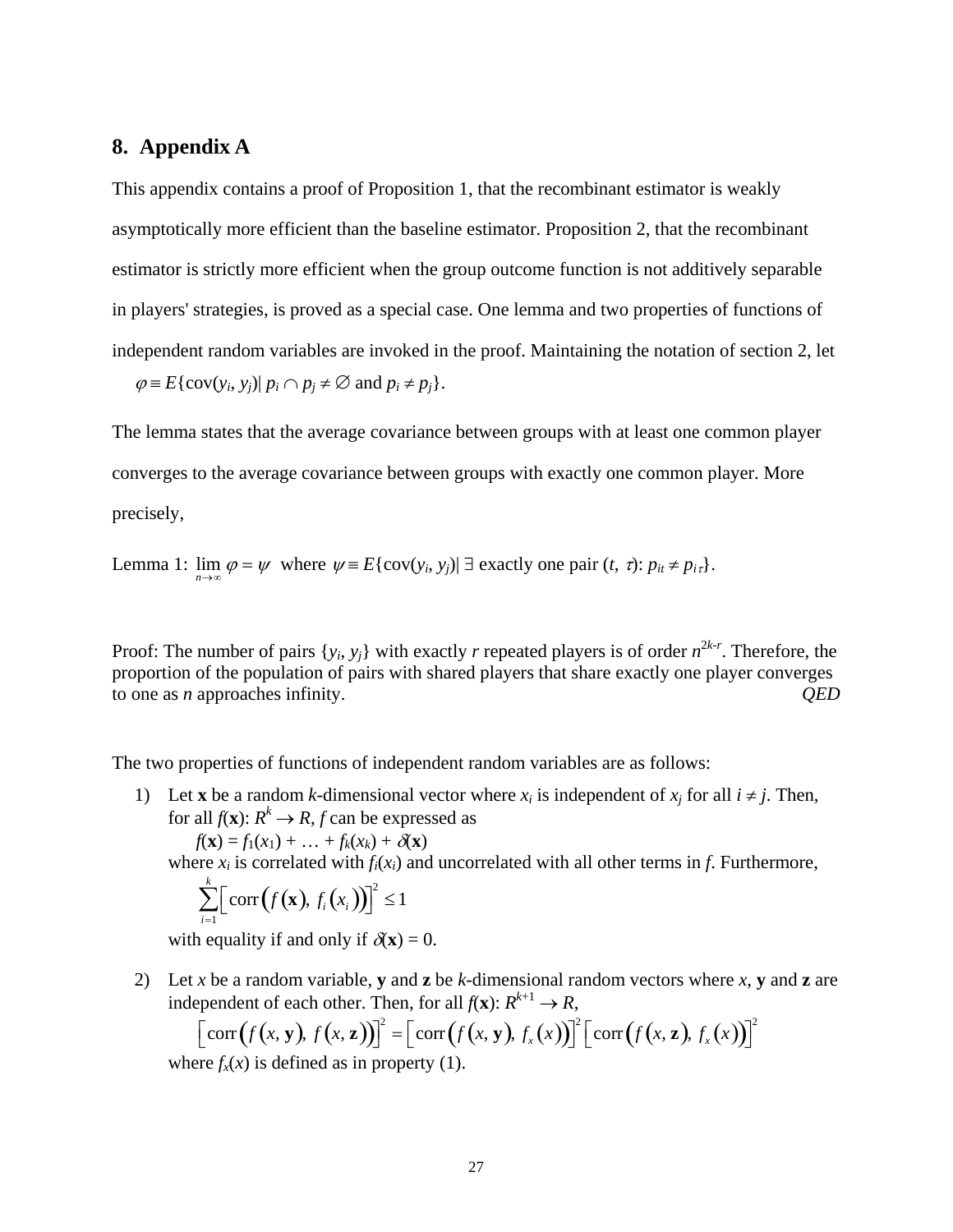Armed with these three results, we are prepared to prove Proposition 1, that the recombinant estimator is weakly more efficient than the standard estimator. In the proof, we point out where the lack of additive separability in the group outcome function leads to a strictly more efficient estimator, proving Proposition 2. Finally, we state Proposition 1 inclusive of all the assumptions in the paper, noting that the relative efficiency of the recombinant estimator is  $k\varphi/\sigma^2$ .

**PROPOSITION 1:** Let  $x_i$  be independently and identically distributed random variables and  $y_j = g\left(x_{p_{j1}}, K, x_{p_{jk}}\right)$ :  $R^k \to R$ . Then,  $k\varphi$  is asymptotically less than or equal to  $\sigma^2$ .

Proof: By lemma 1, it is sufficient to prove that the claim holds true when we restrict attention to pairs of outcomes that share exactly one player.

Recall that each player is only repeated in the role in which she is observed and that the game is symmetric within each player role. Therefore, without loss of generality, assume that if a player participates in both *yi* and *yj*, she is in the same position in both games. There are *k* player positions, so there are *k* equally likely types of terms that share exactly one player with *yi* in this manner:  $y_j^t$  for  $t = 1$  to *k*, where  $y_j^t$  indicates that a player from the  $t^{\text{th}}$  position has been repeated in game *j*. (Each type is equally likely because the set of players is restricted to unique combinations where the order of players within a player role does not matter.) Note that  $y_j^t$  is independent of  $y_j^r$  for all  $t \neq \tau$  since the common player with group *i* differs and the remaining players are drawn at random.

Let  $\rho_{ij,t} = \text{corr}(y_i, y_j^t)$ . By Property (2),  $\rho_{ij,t}^2 = \rho_{gg_t}^2 \rho_{gg_t}^2 = \rho_{gg_t}^4$ .

Therefore, the sum of the correlations over the *k*-player positions is

$$
\sum_{t=1}^{k} \rho_{ij,t} = \sum_{t=1}^{k} \sqrt{\rho_{ij,t}^2} = \sum_{t=1}^{k} \rho_{gg_t}^2 \le 1
$$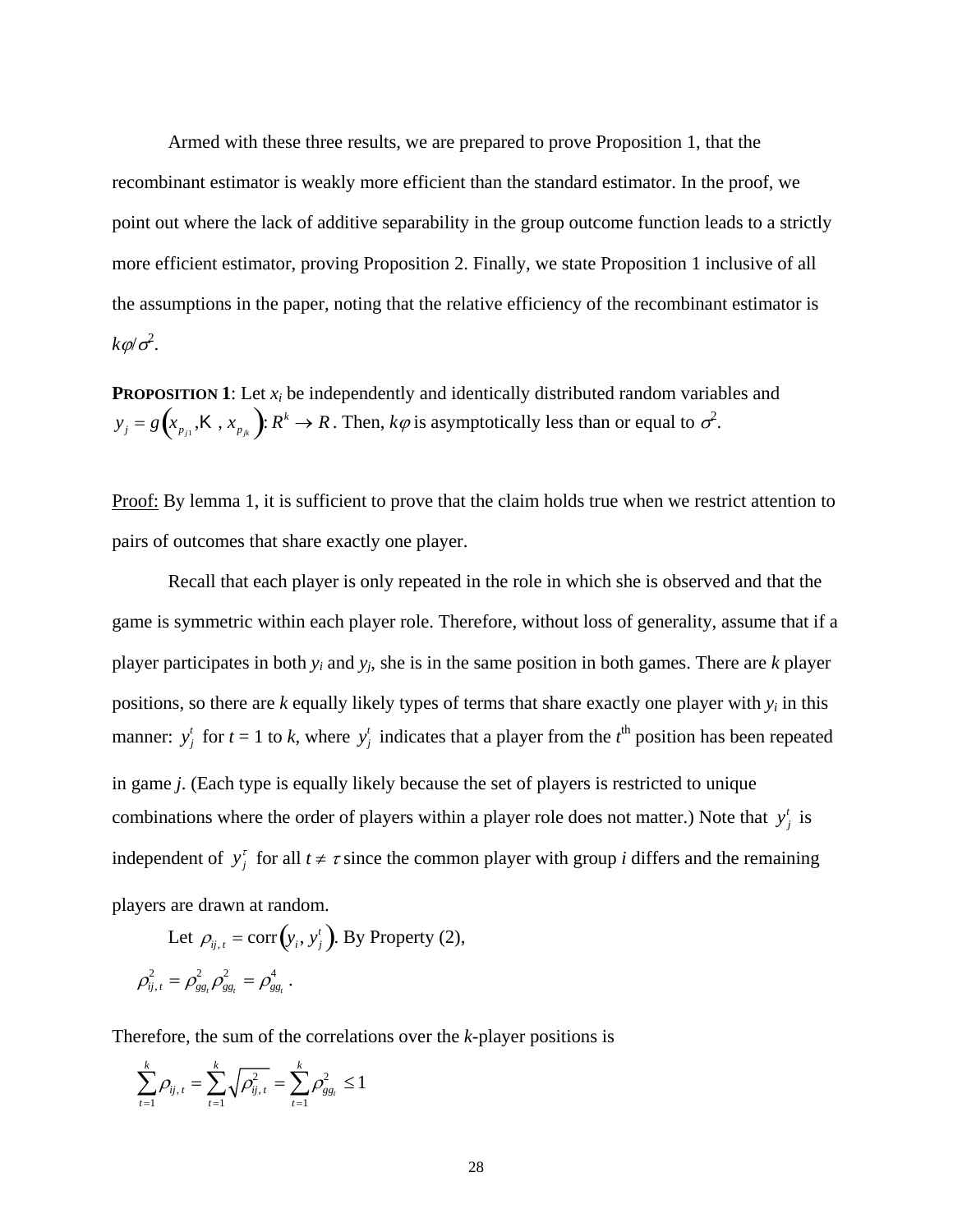where the final inequality is a direct application of Property (1).

Note that the final inequality above becomes strict if  $y_j = g(x_{p_{j1}}, K, x_{p_{jk}})$  cannot be expressed as an additively separable function of the elements of **x**, i.e.  $\delta(\mathbf{x}) \neq 0$  in the decomposition in property (1). Furthermore, a strict inequality will carry through to a strict inequality in the statement of Proposition 1. This means a strictly more efficient estimator, and thus proves Proposition 2.

Returning to the proof of Proposition 1, algebraic manipulation of the above inequality yields the desired result, i.e.

$$
1 \ge \sum_{t=1}^{k} \rho_{ij,t} = \sum_{t=1}^{k} \frac{\text{cov}(y_i, y_j | p_{it} = p_{jt})}{\sqrt{\text{var}(y_i)\text{var}(y_j)}} = \sum_{t=1}^{k} \frac{\text{cov}(y_i, y_j | p_{it} = p_{jt})}{\text{var}(y)}
$$
  
\n
$$
\Rightarrow \sum_{t=1}^{k} \text{cov}(y_i, y_j | p_{it} = p_{jt}) \le \text{var}(y)
$$
  
\n
$$
\Rightarrow \frac{1}{k} \sum_{t=1}^{k} \text{cov}(y_i, y_j | p_{it} = p_{jt}) \le \frac{\text{var}(y)}{k}
$$
  
\n
$$
\Rightarrow \varphi \le \frac{\text{var}(y)}{k}
$$

Since  $\lim_{n\to\infty}\varphi=\frac{1}{k}$  $\frac{1}{k} \sum_{t=1}^{k} \text{cov}(y_i, y_j | p_{it} = p_{jt})$  by lemma 1 and the fact that each type of covariance in

the summation is equally likely.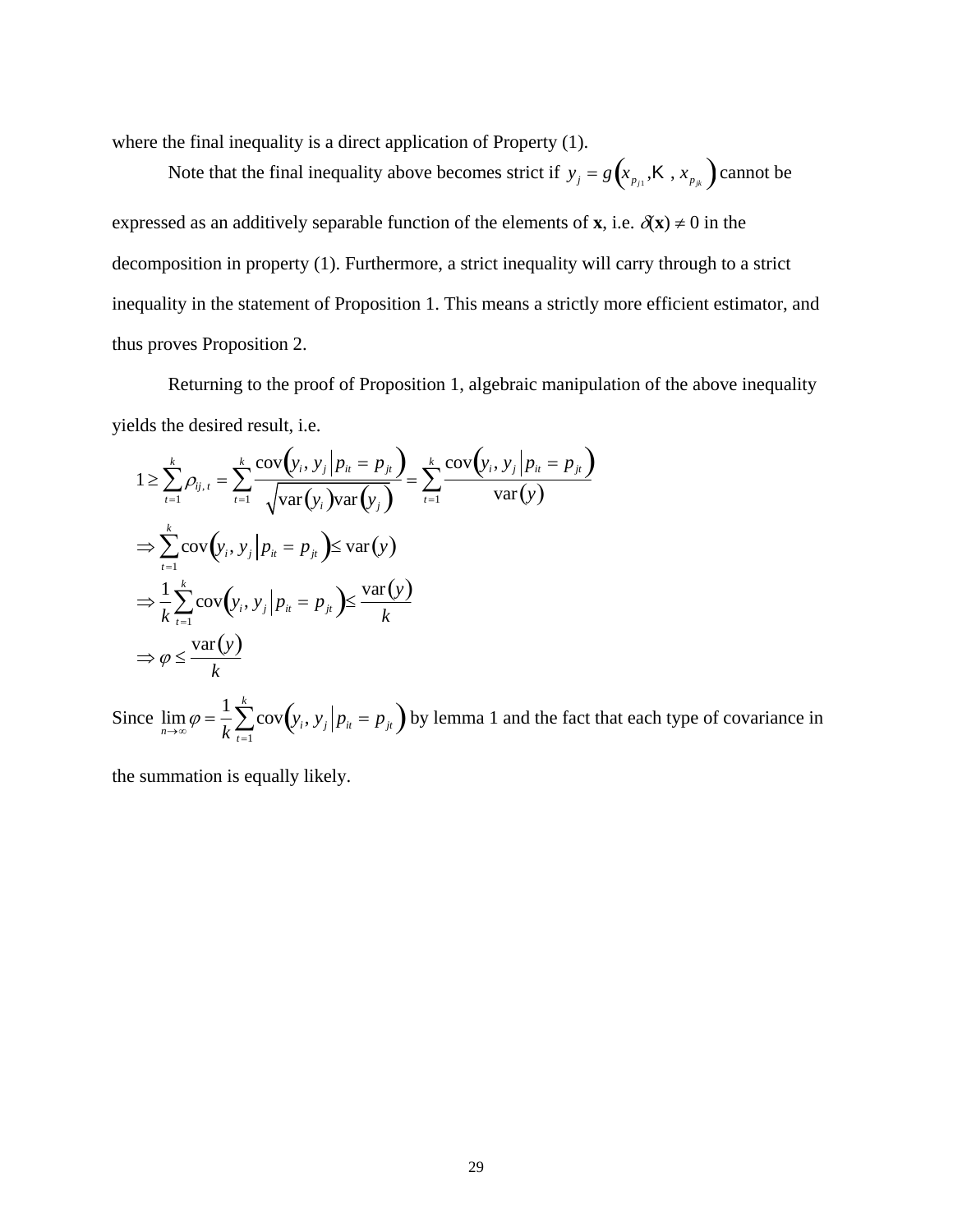# **9. Appendix B**

Since the ten auction treatments considered in LLR are all two-player symmetric games, it is sufficient to consider the first treatment, Vickrey auctions of the Barry Sanders card. The data from this experiment are listed in the following table.

|           | First      | <b>Second</b> |           | First      | <b>Second</b>  |           | First      | <b>Second</b> |
|-----------|------------|---------------|-----------|------------|----------------|-----------|------------|---------------|
|           | <b>Bid</b> | <b>Bid</b>    |           | <b>Bid</b> | <b>Bid</b>     |           | <b>Bid</b> | <b>Bid</b>    |
| Player 1  | 40         | 30            | Player 13 | 60         | 60             | Player 25 | 85         | 68            |
| Player 2  | 60         | 45            | Player 14 | 45         | 30             | Player 26 | 20         | 20            |
| Player 3  | 62         | 20            | Player 15 | 30         | $\mathbf{0}$   | Player 27 | 55         | 30            |
| Player 4  | 45         | 25            | Player 16 | 45         | 25             | Player 28 | 40         | 20            |
| Player 5  | 70         | 55            | Player 17 | 75         | 70             | Player 29 | 50         | 34            |
| Player 6  | 75         | 60            | Player 18 | 80         | 50             | Player 30 | 25         | 25            |
| Player 7  | 85         | 20            | Player 19 | 50         | $\mathbf{0}$   | Player 31 | 32         | 30            |
| Player 8  | 10         | 3             | Player 20 | 75         | 10             | Player 32 | 45         | 20            |
| Player 9  | 10         | 5             | Player 21 | 45         | 45             | Player 33 | 20         | 10            |
| Player 10 | 70         | 10            | Player 22 | 25         | $\overline{c}$ | Player 34 | 25         | 25            |
| Player 11 | 75         | 25            | Player 23 | 100        | 50             |           |            |               |
| Player 12 | 55         | 10            | Player 24 | 78         | 48             |           |            |               |

**Bids from the Barry Sanders 1989 Vickrey Auctions**

Each player's bids are listed and players are paired as they were observed in the data.

Furthermore, we restrict our attention to the revenue generated by these auctions, which is the sum of the lowest two bids in each auction.

There were 17 auctions in this format with two bidders in each auction, yielding 34 players. P, the set of all possible combinations of two players, has  $J = 34(34 - 1)/2 = 561$  unique elements. The point estimate is computed by taking the average of the revenue over these 561 auctions, which is equivalent to computing the double summation below.

$$
\hat{\mu} = \frac{1}{561} \sum_{i=1}^{J} y_i = \frac{1}{561} \sum_{i=1}^{33} \sum_{j=i+1}^{34} y_{\{i,j\}} = 49.17.
$$

In the above equation,  $y_{\{i,j\}}$  is the revenue generated by the auction involving players *i* and *j*.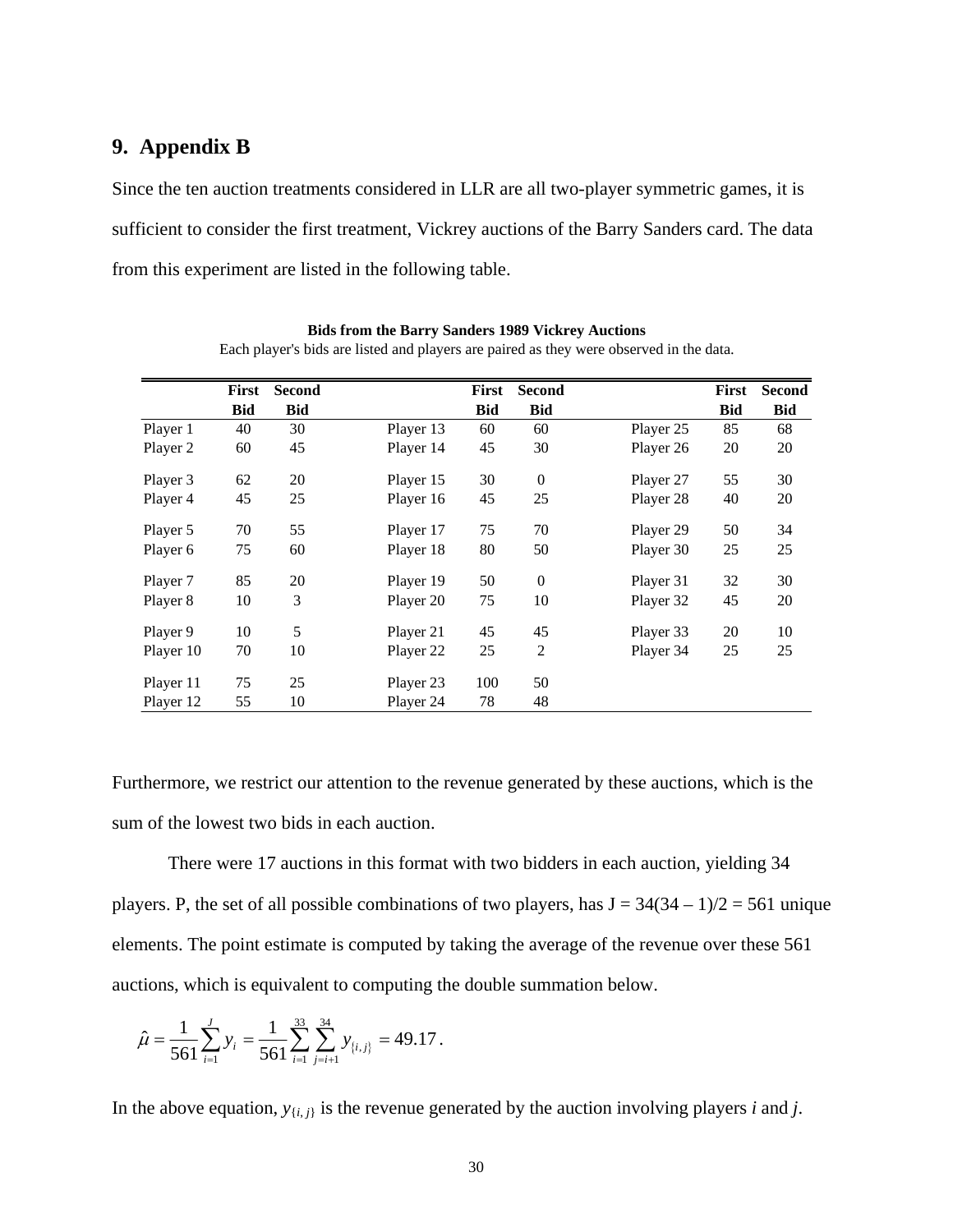The 561 outcomes,  $\{y_1, \ldots, y_{561}\}$ , can be used to estimate both the variance of a single game and the covariance between two games with one shared player. The variance is

$$
\hat{\sigma}^2 = \frac{1}{(561-1)} \sum_{i=1}^{J} (y_i - \hat{\mu})^2 = \frac{1}{(561-1)} \left[ \sum_{i=1}^{J} y_i^2 - 561 \hat{\mu}^2 \right] = 736.14
$$

where the second representation is computationally more convenient. The covariance is

$$
\hat{\varphi} = \frac{\sum_{i=1}^{J-1} \sum_{k=i+1}^{J} 1(p_i \cap p_k \neq \varnothing) [(y_i - \hat{\mu})(y_k - \hat{\mu})]}{\sum_{i=1}^{J-1} \sum_{k=i+1}^{J} 1(p_i \cap p_k \neq \varnothing)} = 296.56
$$

where  $1(p_i \cap p_k \neq \emptyset)$  is equal to one if games *i* and *k* share a common player and zero otherwise.

Then,  $\hat{\sigma}^2$  and  $\hat{\varphi}$  are substituted into (2-4) for  $\sigma^2$  and  $\varphi$  to yield

$$
\text{var}(\hat{\mu}) = \frac{2}{m(m-1)}\hat{\sigma}^2 + \frac{4(m-2)}{m(m-1)}\hat{\varphi} = \frac{\hat{\sigma}^2 + 64\hat{\varphi}}{561} = \frac{736.14 + 64(296.56)}{561} = 35.14,
$$

which implies that the standard error of the mean is 5.93.

Finally, the recombinant estimate of the variance was used to estimate the variance of the baseline estimator (736.14/17 = 43.3).

For more information, download the Microsoft Excel workbook that implements our estimator (see footnote 1), which provides the data from this application as an example.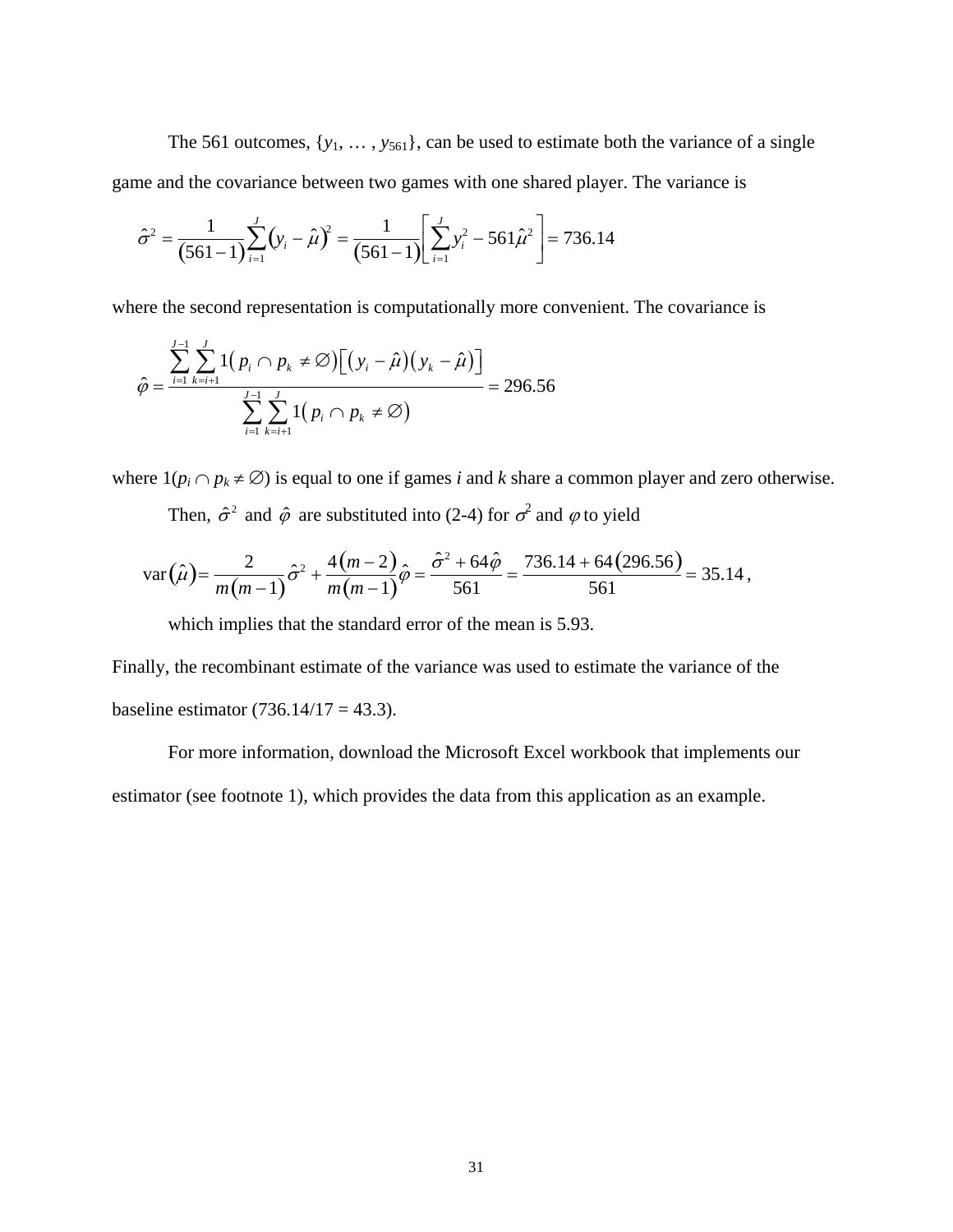## **References**

- Friedman, D., 1996. Equilibrium in Evolutionary Games: Some Experimental Results. *The Economic Journal* 106, 1 – 25.
- Kagel, J. H., Harstad, R. M., Levin, D., 1987. Information Impact and Allocation Rules in Auctions with Affiliated Private Values: A Laboratory Study. *Econometrica* 55, 1275 – 1304.
- List, J., Lucking-Reiley, D., 2000. Demand Reduction in Multi-Unit Auctions: Evidence from a Sportscard Field Experiment. *American Economic Review* 90, 961 – 972.
- Mehta, J., Starmer, C., Sugden, R., 1994. The Nature of Salience: An Experimental Investigation of Pure Coordination Games. *American Economic Review* 84, 658 – 673.
- Milgrom, P. R., Weber, R. J., 1982. A Theory of Auctions and Competitive Bidding. *Econometrica* 50, 1089 – 1122.
- Mitzkewitz, M., Nagel, R., 1993. Experimental Results on Ultimatum Games with Incomplete Information. *International Journal of Game Theory* 22, 171 – 198.
- Moir, R., 1998. A Monte Carlo Analysis of the Fisher Randomization Technique: Reviving Randomization for Experimental Economists. *Experimental-Economics* 1, 87 – 100.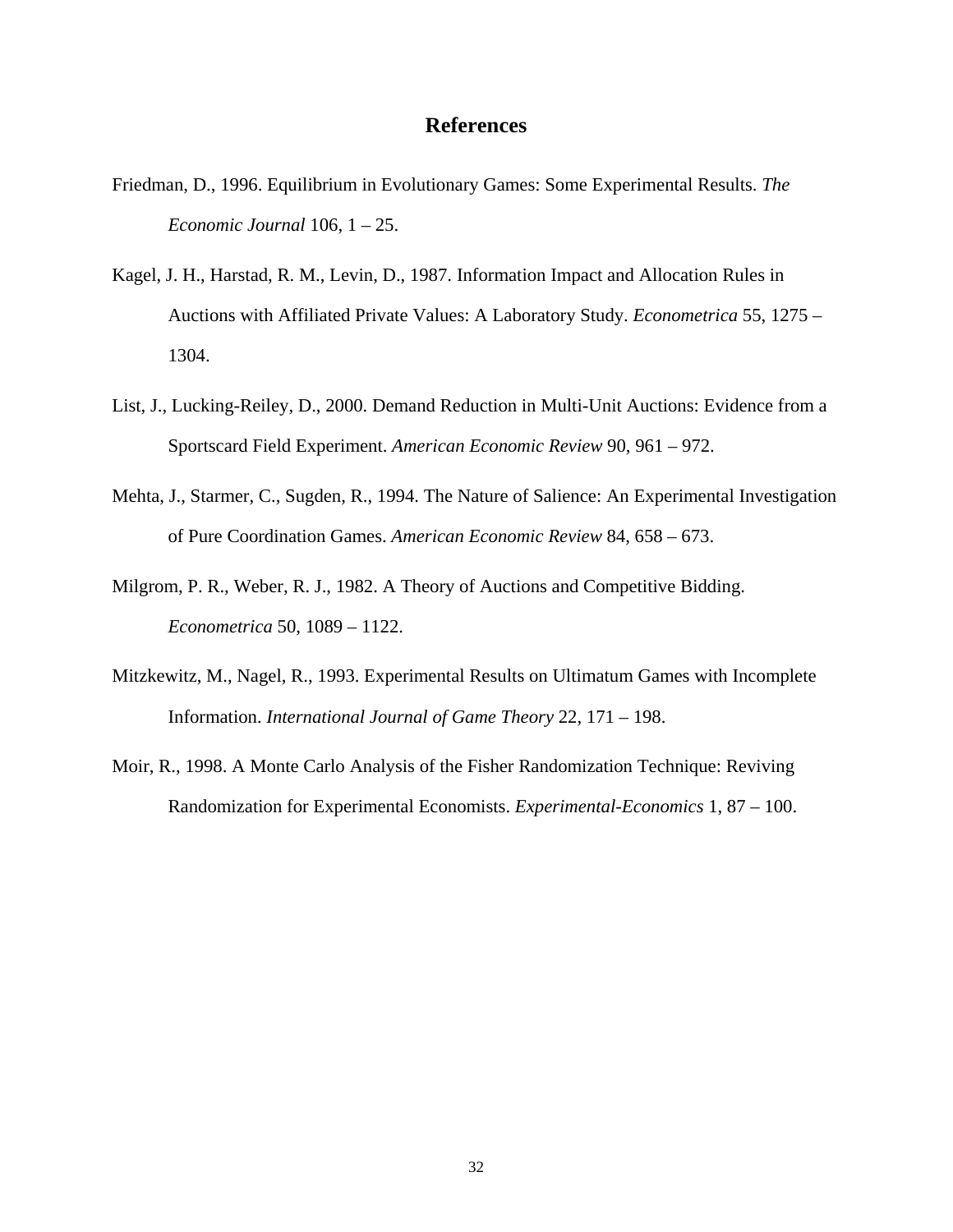## **Table 1**

# **Proportion of Auctions with the Two Units Split Between the Two Bidders: A Comparison of the Baseline and Recombinant Estimators**

(Standard Errors in Parentheses; P-Values in Double Parentheses)

|                                   | Vickrey    |             | Uniform    |             | <b>Vickrey Minus Uniform</b> |             |
|-----------------------------------|------------|-------------|------------|-------------|------------------------------|-------------|
| <b>Trading Card</b>               | <b>LLR</b> | Recombinant | <b>LLR</b> | Recombinant | <b>LLR</b>                   | Recombinant |
| Barry Sanders 1989 Score; BV =    |            |             |            |             |                              |             |
| \$70                              | 0.56       | 0.53        | 0.85       | 0.87        | $-0.29$                      | $-0.34$     |
| Nondealers                        | (0.12)     | (0.07)      | (0.08)     | (0.06)      | (0.14)                       | (0.09)      |
|                                   |            |             |            |             | ((0.034))                    | ((0.000))   |
| Cal Ripken 1982 Topps; $BV = $70$ | 0.23       | 0.30        | 0.87       | 0.88        | $-0.63$                      | $-0.58$     |
| Dealers                           | (0.10)     | (0.06)      | (0.08)     | (0.05)      | (0.13)                       | (0.08)      |
|                                   |            |             |            |             | ((0.000))                    | ((0.000))   |
|                                   |            |             |            |             |                              |             |
| Jordan 1989 Hoops; BV=\$3         | 0.32       | 0.34        | 0.54       | 0.52        | $-0.22$                      | $-0.17$     |
| Nondealers                        | (0.09)     | (0.05)      | (0.09)     | (0.06)      | (0.13)                       | (0.08)      |
|                                   |            |             |            |             | ((0.079))                    | ((0.036))   |
| Montana 1982 Topps; $BV = $3$     | 0.57       | 0.50        | 0.45       | 0.56        | 0.12                         | $-0.06$     |
| Dealers                           | (0.14)     | (0.09)      | (0.15)     | (0.10)      | (0.20)                       | (0.13)      |
|                                   |            |             |            |             | ((0.565))                    | ((0.675))   |
|                                   |            |             |            |             |                              |             |
| Montana 1982 Topps; BV=\$3        | 0.47       | 0.48        | 0.53       | 0.54        | $-0.07$                      | $-0.07$     |
| Nondealers                        | (0.11)     | (0.07)      | (0.11)     | (0.08)      | (0.16)                       | (0.11)      |
|                                   |            |             |            |             | ((0.678))                    | ((0.562))   |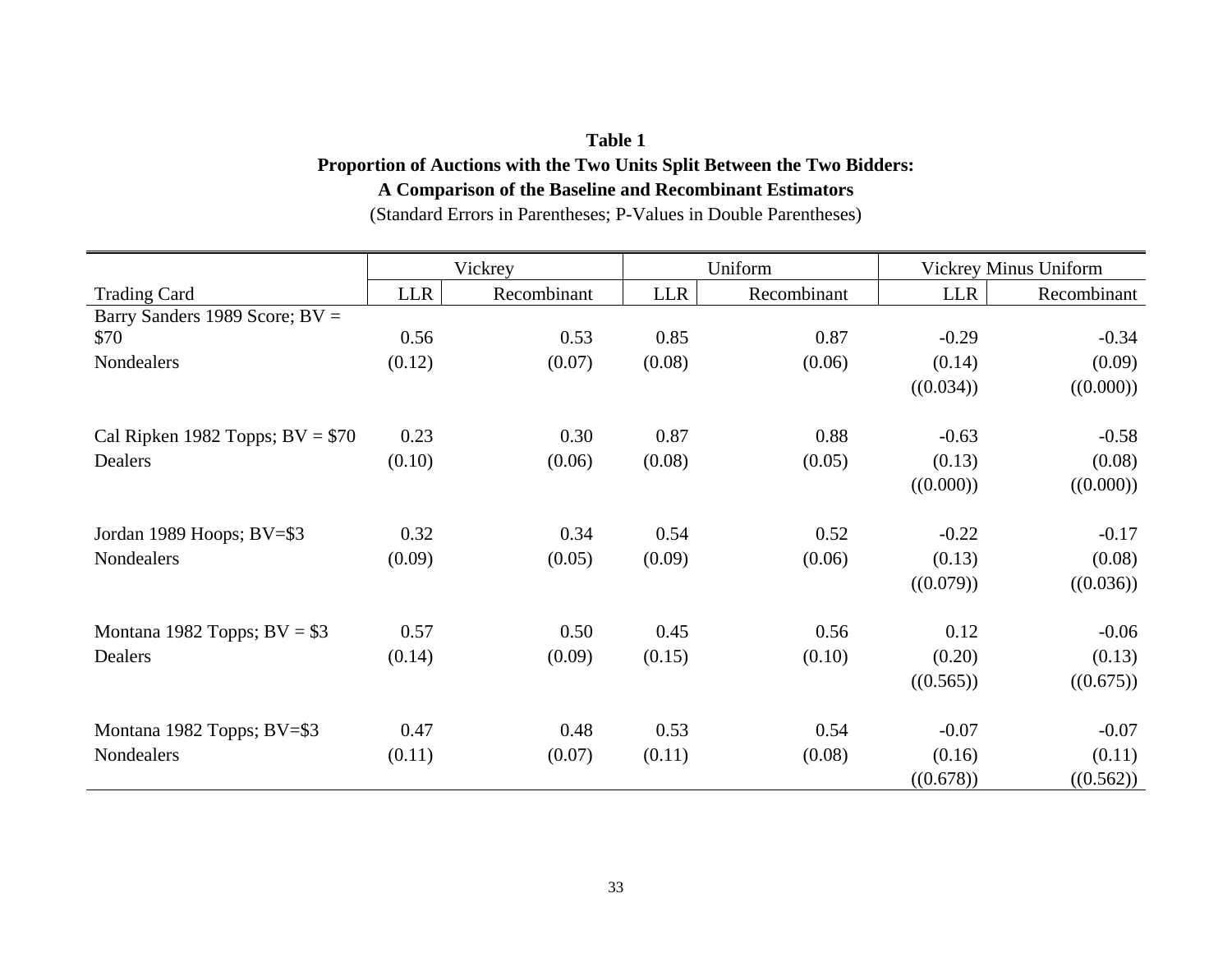# **Table 2 Average Revenue from Vickrey and Uniform Sealed Bid Auctions: A Comparison of the Baseline and Recombinant Estimators**  (Standard Errors in Parentheses; P-Values in Double Parentheses)

|                                   | Vickrey |             | Uniform    |             | <b>Vickrey Minus Uniform</b> |             |
|-----------------------------------|---------|-------------|------------|-------------|------------------------------|-------------|
| <b>Trading Card</b>               | LLR     | Recombinant | <b>LLR</b> | Recombinant | <b>LLR</b>                   | Recombinant |
| Barry Sanders 1989 Score; BV =    |         |             |            |             |                              |             |
| \$70                              | 51.06   | 49.17       | 48.71      | 45.25       | 2.35                         | 3.92        |
| Nondealers                        | (6.58)  | (5.93)      | (6.69)     | (5.87)      | (9.39)                       | (8.35)      |
|                                   |         |             |            |             | ((0.802))                    | ((0.639))   |
| Cal Ripken 1982 Topps; $BV = $70$ | 72.87   | 73.52       | 76.13      | 74.30       | $-3.27$                      | $-0.77$     |
| Dealers                           | (6.56)  | (5.98)      | (5.42)     | (4.72)      | (8.51)                       | (7.62)      |
|                                   |         |             |            |             | ((0.701))                    | ((0.919))   |
|                                   |         |             |            |             |                              |             |
| Jordan 1989 Hoops; BV=\$3         | 1.13    | 1.09        | 1.71       | 1.72        | $-0.58$                      | $-0.63$     |
| Nondealers                        | (0.26)  | (0.22)      | (0.29)     | (0.25)      | (0.39)                       | (0.33)      |
|                                   |         |             |            |             | ((0.142))                    | ((0.055))   |
| Montana 1982 Topps; $BV = $3$     | 2.37    | 2.16        | 2.13       | 2.14        | 0.24                         | 0.02        |
| Dealers                           | (0.32)  | (0.29)      | (0.44)     | (0.36)      | (0.54)                       | (0.46)      |
|                                   |         |             |            |             | ((0.659))                    | ((0.959))   |
|                                   |         |             |            |             |                              |             |
| Montana 1982 Topps; BV=\$3        | 0.66    | 0.65        | 0.83       | 0.88        | $-0.17$                      | $-0.23$     |
| Nondealers                        | (0.19)  | (0.16)      | (0.28)     | (0.22)      | (0.34)                       | (0.27)      |
|                                   |         |             |            |             | ((0.613))                    | ((0.403))   |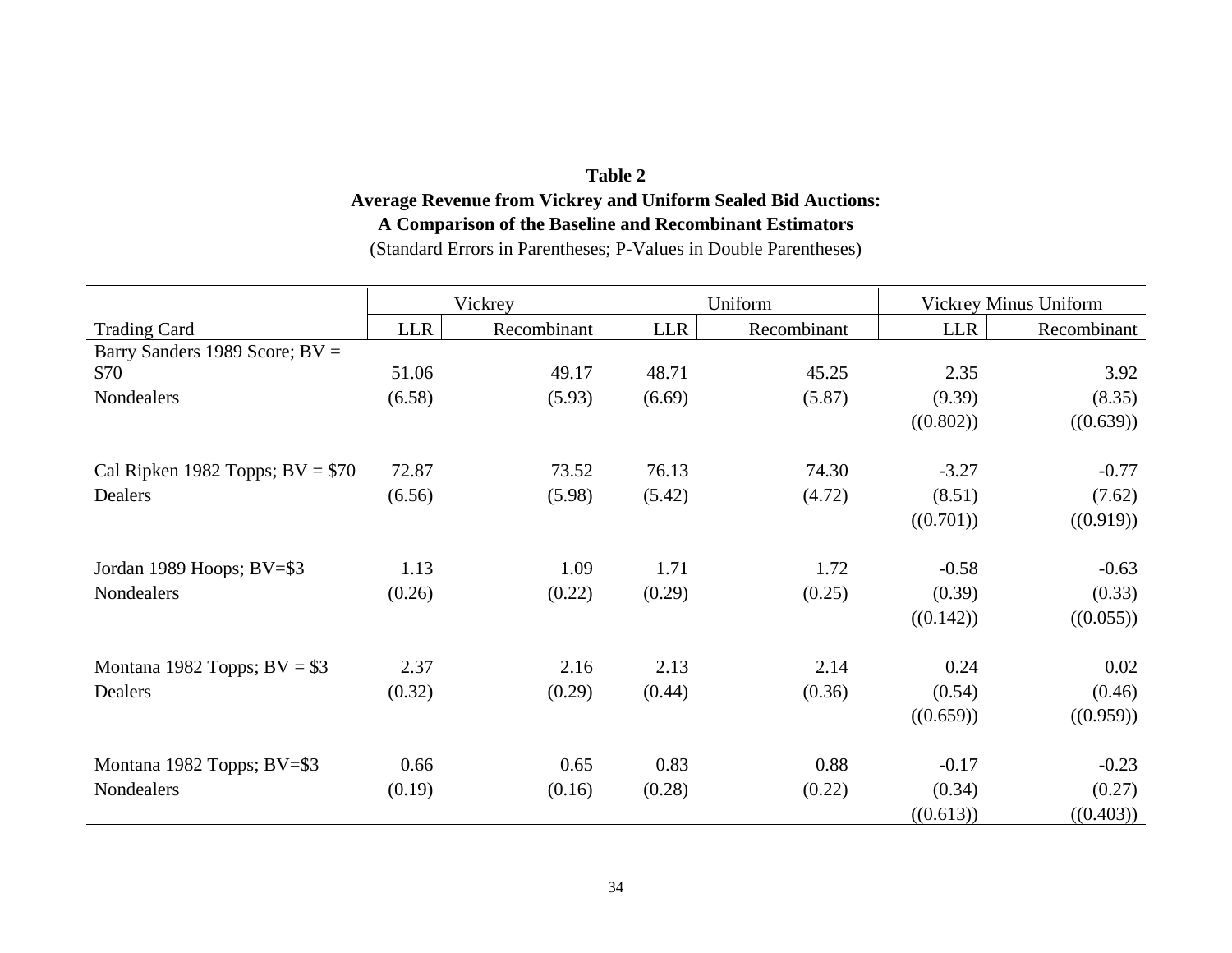| Table 3                                                                       |  |  |  |  |  |  |
|-------------------------------------------------------------------------------|--|--|--|--|--|--|
| <b>Mean Expected Payoffs for Demanders and Repliers in the Ultimatum Game</b> |  |  |  |  |  |  |
| (Standard Errors in Parentheses)                                              |  |  |  |  |  |  |

|                        | Cake    |         |         |         |         |         |
|------------------------|---------|---------|---------|---------|---------|---------|
|                        | 1       | 2       | 3       | 4       | 5       | 6       |
| Player A               |         |         |         |         |         |         |
| <b>Point Estimate</b>  | 0.783   | 1.441   | 1.874   | 1.945   | 1.916   | 1.816   |
|                        | (0.014) | (0.031) | (0.043) | (0.049) | (0.059) | (0.065) |
| <b>Efficiency Gain</b> | 0.287   | 0.383   | 0.555   | 0.655   | 0.626   | 0.633   |
| Player B               |         |         |         |         |         |         |
| Point Estimate         | 0.167   | 0.327   | 0.525   | 0.910   | 1.248   | 1.528   |
|                        | (0.012) | (0.022) | (0.027) | (0.034) | (0.047) | (0.064) |
| <b>Efficiency Gain</b> | 0.164   | 0.210   | 0.262   | 0.388   | 0.404   | 0.451   |